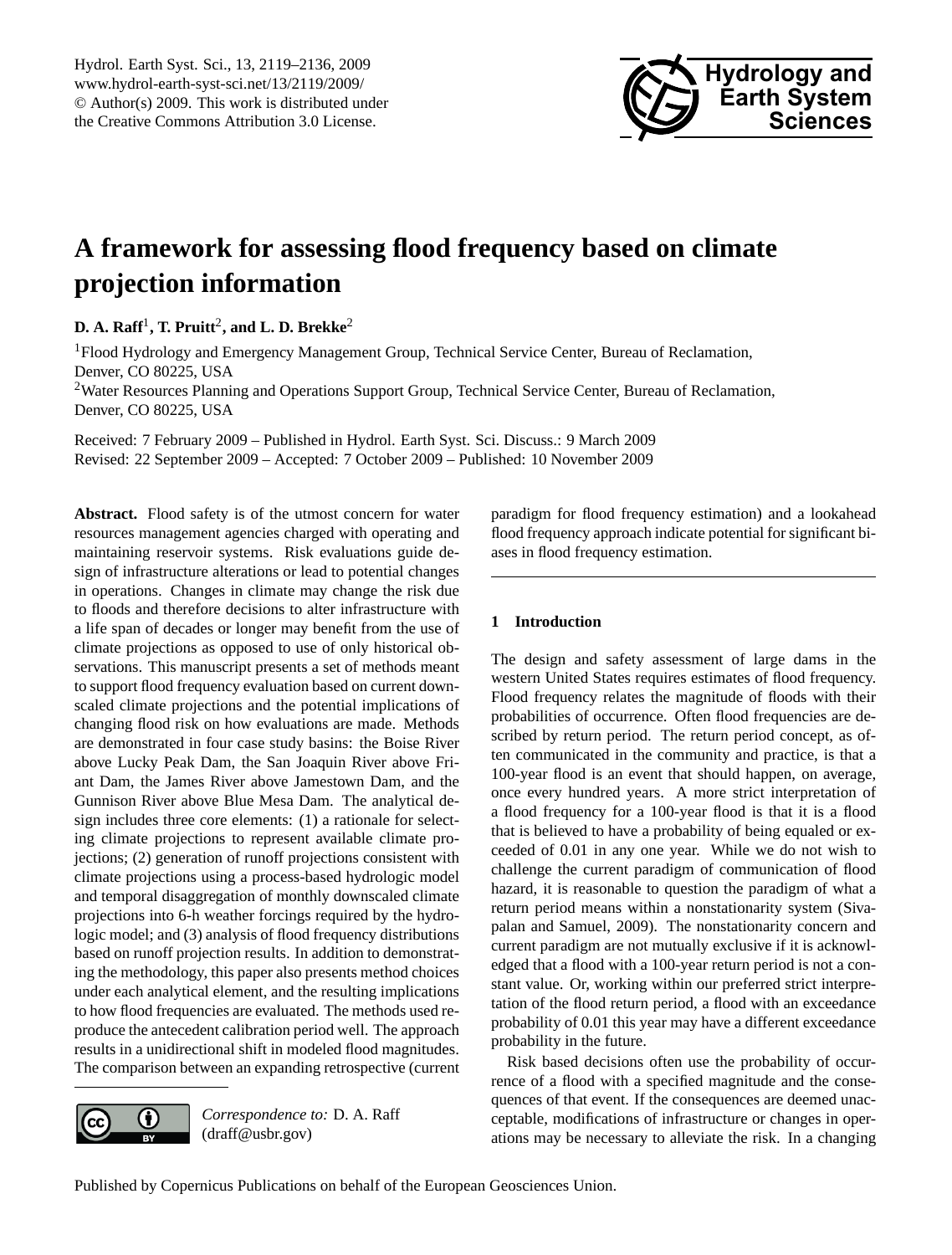climate, and given how flood risks are generated from the observed record of the past, it may be prudent to include information that not only describes the flood potential of the past but also of the future.

Flood frequency estimation within the United States government has as its fundamental doctrine, Bulletin 17-B published by the Interagency Advisory Committee on Water Data (IACWD, 1982). Released in 1982, Bulletin 17-B provides guidance for observational data treatment and parameter estimation for flood frequency distributions (IACWD, 1982). The general methodology of Bulletin 17-B is to gather a time series of annual maximum floods at the location that the user wishes to determine the flood magnitude versus frequency relationship. In additional to the gage information, any historical information about large floods that may pre-date the gage record is also used. Fundamentally, Bulletin 17-B assumes that flood potential can be described by a three parameter log-Pearson distribution (log-Pearson III distribution). It is known that of the three parameters (mean, standard deviation, and skew) the skew is most sensitive to the information set. Bulletin 17-B, therefore, provides guidance on estimating the skew based upon a weighted sum of the collected data set and regional estimates of skew. All of the information is then used to fit to a log-Pearson III pa-rameter distribution<sup>[1](#page-1-0)</sup>. This fitted distribution then describes the probability of an annual maximum flood being exceeded. The process used in Bulletin 17-B assumes many things such as that the annual maximum floods are independent samples from a general population. This idea that information from the past is a good indication of current potential or future potential is called a stationarity assumption. This stationarity assumption may be less valid when the climate is changing and the flood potential at a location may be changing along with the climate. Nearly three decades ago it was acknowledged within Bulletin 17-B that little attention was given to the subject of non-stationarity and that future studies were needed. Within Bulletin 17-B, although the word non-stationarity is not used explicitly, the concept is alluded to among the eight recommendations for future studies. It was identified that there is a need to account for watersheds altered by urbanization whose flood potential may not be reflected by the observed and historical data at the location (p. 27+28, IACWD, 1982).

That vast majority of research since the release of Bulletin 17-B has been focused on improved treatment of historical data from instrumental records and/or historical and paleoflood proxies. There are studies that have looked at more efficient selection of distributional parameters (e.g., Lane and Cohn 1996, O'Connell et al., 2002, Stedinger et al., 1988) that perform better when compared to Bulletin 17-B (e.g., Cohn et al., 1997; England, 2003). There are studies that have improved estimates of uncertainty (e.g., Cohn et al., 2001; O'Connell et al., 2002) and those that avoid a distributional assumption (e.g., O'Connell, 2005). These methods have improved the treatment of historical data and as a collection have made vast strides forward to fitting distributions to data that has been collected for a specific site when an assumption of stationarity is supportable. There has also been work in an attempt to expand our assumptions of known variability through the incorporation of paleoflood data which may have come from a different climate than that observed or known in the historical record (e.g. Frances et al., 1994; O'Connell, 1999).

It is acknowledged that the assumption of historical climate stationarity has always been questionable in flood frequency estimation. This assumption would appear to become even more questionable in the future (e.g., Milly et al., 2008), particularly as a warming climate may to lead to changes in precipitation regime, seasonality, and other characteristics relevant to floods. Some studies have focused on how shifts in climate might lead to changes in extreme events such as precipitation and temperature (Manabe et al., 1980; Easterling et al., 2000). The Intergovernmental Panel on Climate change recently reported in their fourth assessment report that the climate is warming and that it is very likely that heavy precipitation events will increase in frequency over most areas (IPCC, 2007a). Evidence has been mounting that precipitation rates and patterns have been changing in the observational record (e.g., Alexander et al., 2006; Kunkel et al., 2003; Kanae et al., 2004). There are further studies that have used climate projections to show shifts in future precipitation patterns (e.g., Easterling et al., 2000; Emori et al., 2005). Changes in extreme precipitation patterns have consequences for changes in flood patterns. Hamlet and Lettenmaier (2007) showed that there were changes in flood risks during observed warming of the 20th century.

There have been process-based approaches to consider changes to floods and flood frequencies. Using GCM projections, Hirabayashi et al. (2008) have simulated daily discharges for projected climate and shown changes in precipitation and flood patterns that they identified as an increased frequency of flooding over many regions except North American and central to western Eurasia. Cameron et al. (2000) used GCM simulations to drive the TOPMODEL hydrology model to show the changes to probability of occurrence of specific discharges for the gauged, upland Wye catchment in Wales, UK. Sivapalan and Samuel (2009) illustrate an approach to use process-based methods to estimate flood frequencies that do not rely upon stationarity assumptions for three catchments in Australia.

From a statistical perspective, methods have been proposed to address how a changing climate might be related to flood frequency estimation. For example, Griffis and Stedinger (2007) proposed to use observed trends in log-Pearson III parameter estimates as a function of time to estimate distributional parameters that may be useful to describe the

<span id="page-1-0"></span><sup>&</sup>lt;sup>1</sup>This is a generalization of a more complex procedure that takes into account, for example, outlier data and consideration for mixedpopulation flood generation mechanisms.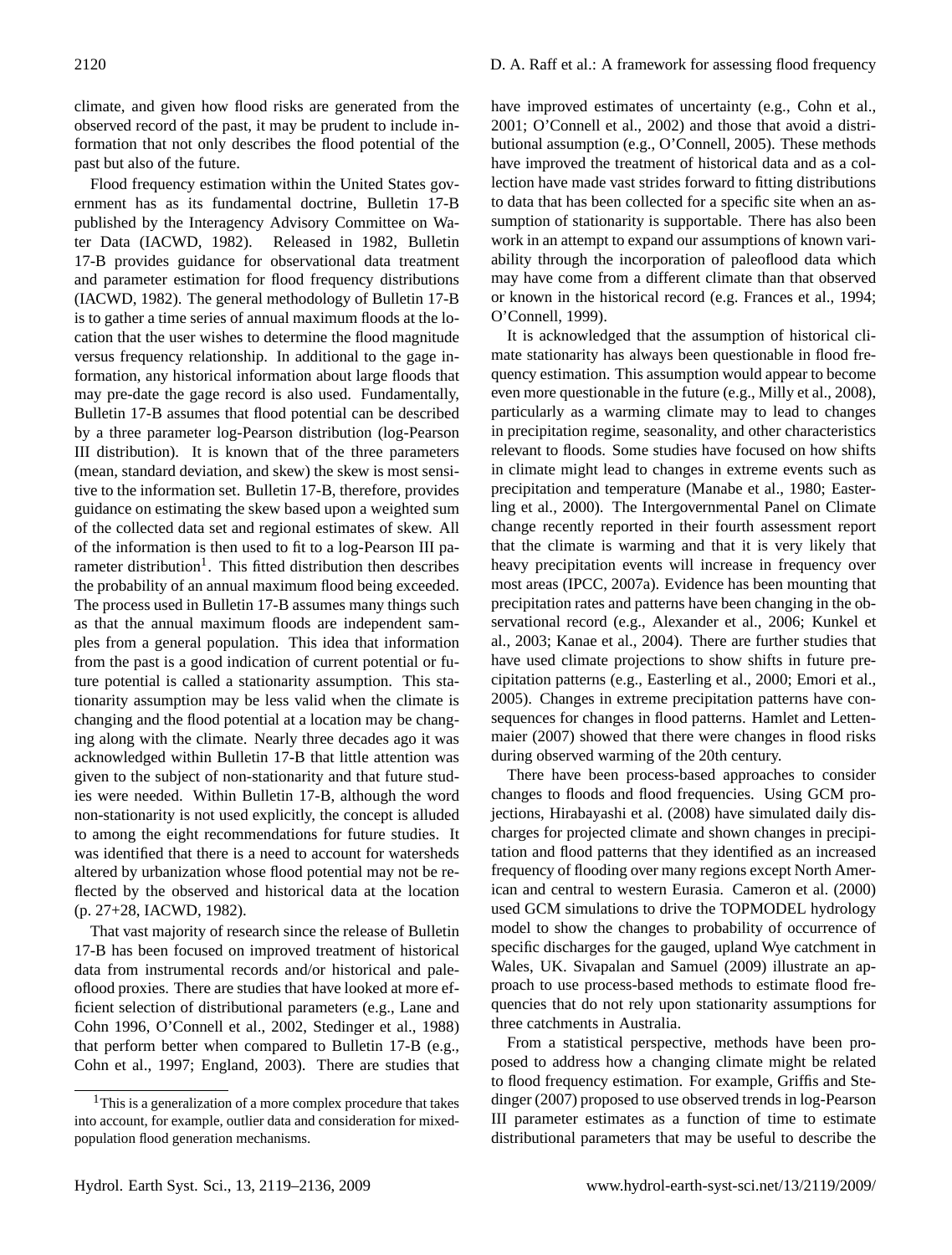flood potential into the future. To evaluate the physical response to a changing climate there remains limited guidance on how to incorporate climate projection data into a framework for flood hazard assessment. In this manuscript methods to address this gap in planning capabilities are introduced. The methods described are meant to identify whether climate change may influence risk assessments made using Bulletin 17-B. The methods are designed to reveal flood frequency consistent with climate projection information at a user-specified future period. Methods are demonstrated in four case study basins: the Boise River above Lucky Peak Dam, the San Joaquin River above Friant Dam, the James River above Jamestown Dam, and the Gunnison River above Blue Mesa Dam. The analytical design includes three core elements: (1) a rationale for selecting climate projections with the objective of representing the breadth of climate projection information available; (2) generation of runoff projections consistent with climate projections, using a process-based hydrologic model and temporal disaggregation of monthly downscaled climate projections into submonthly weather forcings required by the hydrologic model; and (3) analysis of flood frequency distributions based on runoff projection results.

## **2 Data sources and methods**

The following methods describe the steps utilized in this manuscript to estimate flood frequency from climate projections. There were four river basins considered (Sect. 2.1). The focus is to evaluate the physical response to climate projections through the use of a hydrologic tool (Sect. 2.2). The general methodology described below is to use GCM projections of temperature and precipitation to drive a hydrology model. The GCM projections are at a spatial and temporal scale incompatible with modeling flood flows so spatial and temporal downscaling methods will be employed.

For each of the four river basins a subset of 9 climate projections of temperature and precipitation were chosen from a candidate pool of 112 potentials at each of three lookahead periods (2011–2040, 2041–2070, and 2071–2099) (Sects. 2.3 and 2.4). For each of the climate projections a weather generation scheme was employed to temporally disaggregate the monthly climate projection values into 6-h values (Sect. 2.5) necessary to drive the hydrologic tool. The weather generation approach has a random component to it and therefore was applied 10 times per projection. Ten random generations were chosen, somewhat arbitrarily, through assessment of the differences among each random generation. The hydrologic simulations result in a set of flows from which the annual maximum discharges were compiled. The simulated annual maximum discharges were then considered in the context of estimating flood risk through flood frequency analyses (Sect. 2.6).



**Fig. 1.** Basin Selections are the Boise River above Lucky Peak Dam, the James River above Jamestown Dam, the San Joaquin River above Friant Dam, and the Gunnison River above Blue Mesa Dam.

## **2.1 Basin selection**

The effect of a changing climate may vary geographically. Therefore, to determine the suitability of the methods proposed it was desired to have a geographically diverse set of examples. Four geographically diverse reservoir watersheds were considered, each having dams that were either built by the Bureau of Reclamation (BOR) or significantly influence Reclamation operations. The four basins are the Boise River, above Lucky Peak Dam, the James River above Jamestown Dam, the Gunnison River above Blue Mesa Dam, and the San Joaquin River above Friant Dam (Fig. 1). Each of these basins has a strong snowmelt component to flood generation. Most often these basins have annual maximum discharges that are snowmelt only, or rain-on-snowmelt events. It is expected, however, that there are different geographic and other conditions that affect flood response to climate change (Hamlet and Lettenmaier, 2007).

Lucky Peak Dam is located at  $43°31'N$ ,  $116°03'W$  on the Boise River near Boise, Idaho. The drainage area at Lucky Peak Dam on the Boise River is approximately  $6940 \text{ km}^2$  (2680 mi<sup>2</sup>). The elevation at the dam is roughly 914 m (3000 ft) and maximum elevation in the basin is approximately 2900 m (9500 ft). The mean annual precipitation is very elevation dependant with approximately 279 mm (11 inches) of annual precipitation at the reservoir and up to approximately 1200 mm (50 inches) in the headwaters. The terrain in the basin is best categorized as bare sagebrush at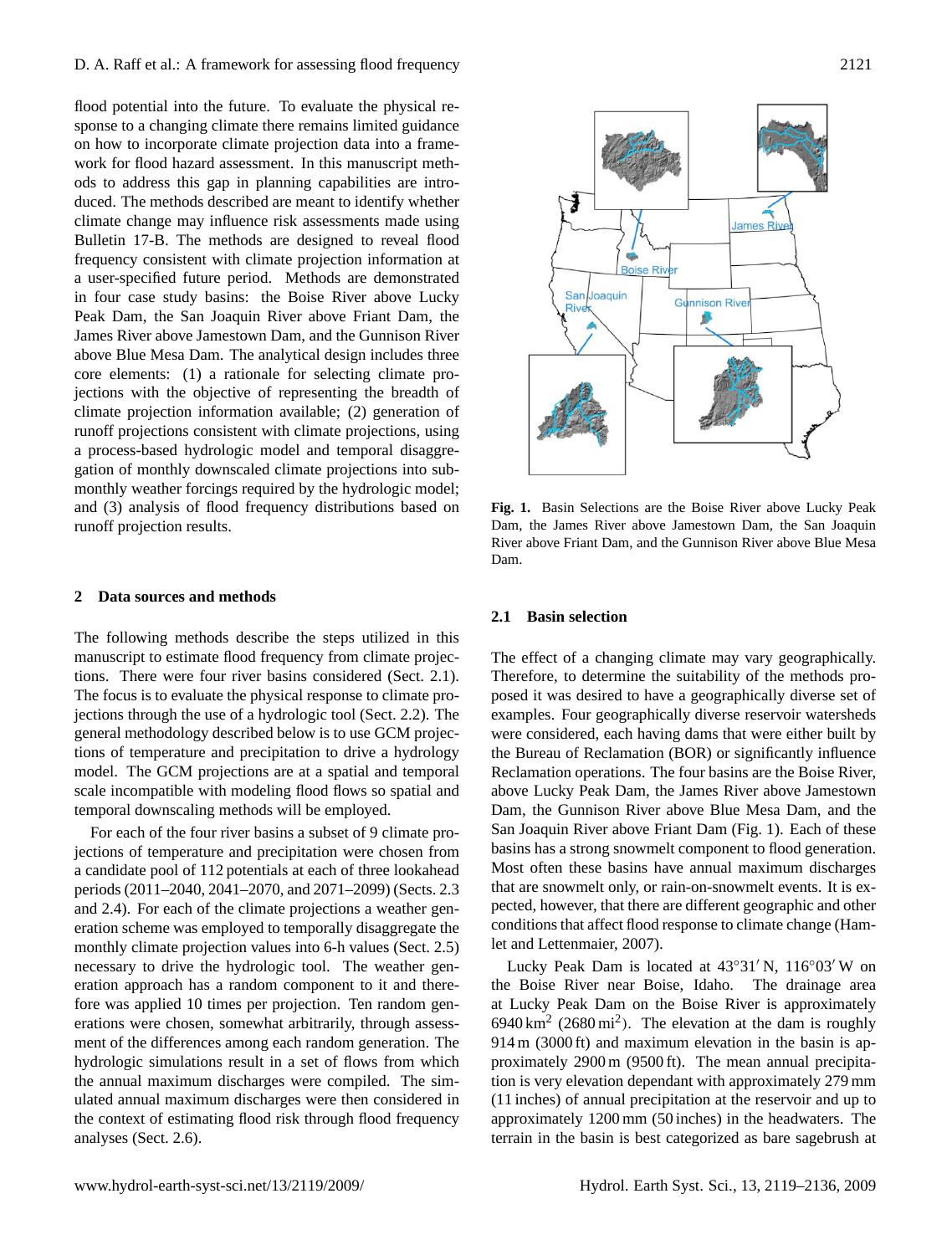reservoir elevation and forested and subalpine terrain in the higher elevations.

Jamestown Dam is located at  $46°55'$  N,  $98°42'$  W on the James River approximately 1.5 miles from Jamestown, North Dakota. The elevations in the basin range from approximately 450 m at the dam to approximately 580 m. The watershed area upstream of the dam is approximately  $4750 \,\mathrm{km}^2$  $(1750 \text{ mi}^2)$ . The "knob and kettle" drainage area is the result of the most recent glaciation. There are numerous depressions, or closed portions, that do not drain or drain infrequently. The mean annual precipitation over the basin is approximately 480 mm with the majority falling from May to September.

Blue Mesa Dam lies at  $38°27'$  N,  $107°20'$  W on the Gunnison River near Gunnison in south central Colorado. The dam impounds Blue Mesa Reservoir and drains approximately  $8900 \text{ km}^2$  (3434 mi<sup>2</sup>). The drainage is some of the most rugged of the entire Colorado River basin consisting of peaks over 4265 m high with long sloping ridges, and narrow valley floors. The elevation at the dam site is approximately 2290 m. Mean annual precipitation varies from approximately 760 mm in the high elevations to approximately 250 mm in the valleys.

Friant Dam is located near  $37°00'$  N,  $119°42'$  W on the San Joaquin River about 19 miles from Fresno, California. The dam impounds Millerton Lake. The drainage area at Friant Dam is approximately 4120 km<sup>2</sup> (1591 mi<sup>2</sup>). Drainage is from the western slope of the Sierra Nevada range. Elevations in the basin range from 170 m at the dam to just under 4260 m along the crest of the Sierra Nevada range. The terrain in the basin may be described as rugged forest. Mean annual precipitation over the basin is approximately 900 mm which varies significantly by elevation.

## **2.2 Hydrologic tool**

The hydrologic model used in this study is the National Weather Service River Forecast System (NWSRFS) Sacramento Soil Moisture Accounting (SAC-SMA) Model (Burnash et al., 1971). The SAC-SMA Model is coupled to the Anderson Snow Model of snow accumulation and ablation (Anderson, 1973). This model was chosen because it is the operational model of the National Weather Service and calibrated models for all of the chosen basins were available. SAC-SMA consists of two upper and three lower soil moisture storage zones. The two upper zones are free and tension water storage and the three lower zones are a primary free, a supplemental free and a tension water storage zone (Burnash, 1995). The snow accumulation and ablation model computes a freezing height to distribute rain and snow by elevation. The NWSRFS SAC-SMA Model has a long history of operational use within the United States Federal Agencies. Despite the fact that this study looks at characterization of future climate, calibration sets based on an antecedent period were not altered for the future period. Further discussion of this assumption can be found in Sect. 3.4.

## **2.3 Climate projections data**

In order to evaluate the potential changes in flood frequency from projected climate changes it is desired to have a current set of climate projections that encapsulate the projected future climate variability. In preparation for the IPCC's fourth assessment report (IPCC, 2007a, b), climate model output was collected as the World Climate Research Programme's (WCRP's) Coupled Model Intercomparison Project phase 3 (CMIP3) multi-model dataset (Meehl et al., 2007). The CMIP3 archive houses projections made from climate models that include coupled atmospheric and ocean general circulation models (GCMs). Each of these models simulate global response to various future greenhouse gas emissions paths (IPCC, 2000). The GHG emission paths were defined beginning from the end of the 20th century from lower to higher emission rates of carbon dioxide into the atmosphere as a subjective function of global technological and economic developments during the 21st century.

The grid resolutions of the CMIP3 models are  $O(10^2)$  km, which is not appropriate to evaluate the impacts to local flood hydrology where information at less than O(10) km is needed. For example, the hydrologic models used in this study are used to support operational flood forecasting objectives and have been applied at resolutions of O(10) km to appropriately represent flood-relevant hydrologic processes. Spatial downscaling is used to bridge this gap in spatial resolution. There are two broad types of downscaling available, dynamic and statistical. A statistical downscaling approach was selected for use here as it provides information that is well tested and documented, automated and efficient enough to permit downscaling of many projections, able to produce output that statistically matches historical observations, and is capable of producing spatially and temporally continuous fine-scale precipitation and temperature information at the basins modeled (Brekke et al., 2009). Potential drawbacks to a statistical downscaling approach include the lack of capability of a statistical approach to identify or model local climate effects and land-surface feedbacks (Salathe et al., 2007). There is a further inherent assumption of stationarity that the statistical relationships observed between fine scale observations of the past and the GCMs are relationships that will continue in the future. Despite these drawbacks the statistical approach has been shown to provide capabilities competitive with dynamical methods (Wood et al., 2004). There are multiple methods to accomplish statistical downscaling (e.g., Wood et al., 2002; Wood et al., 2004; Maurer and Hidalgo, 2008).

For this study, the focus was having access to a large set of consistently downscaled climate projections over each of the case study basins. Using these criteria, a decision was made to use data from the "Statistically Downscaled WCRP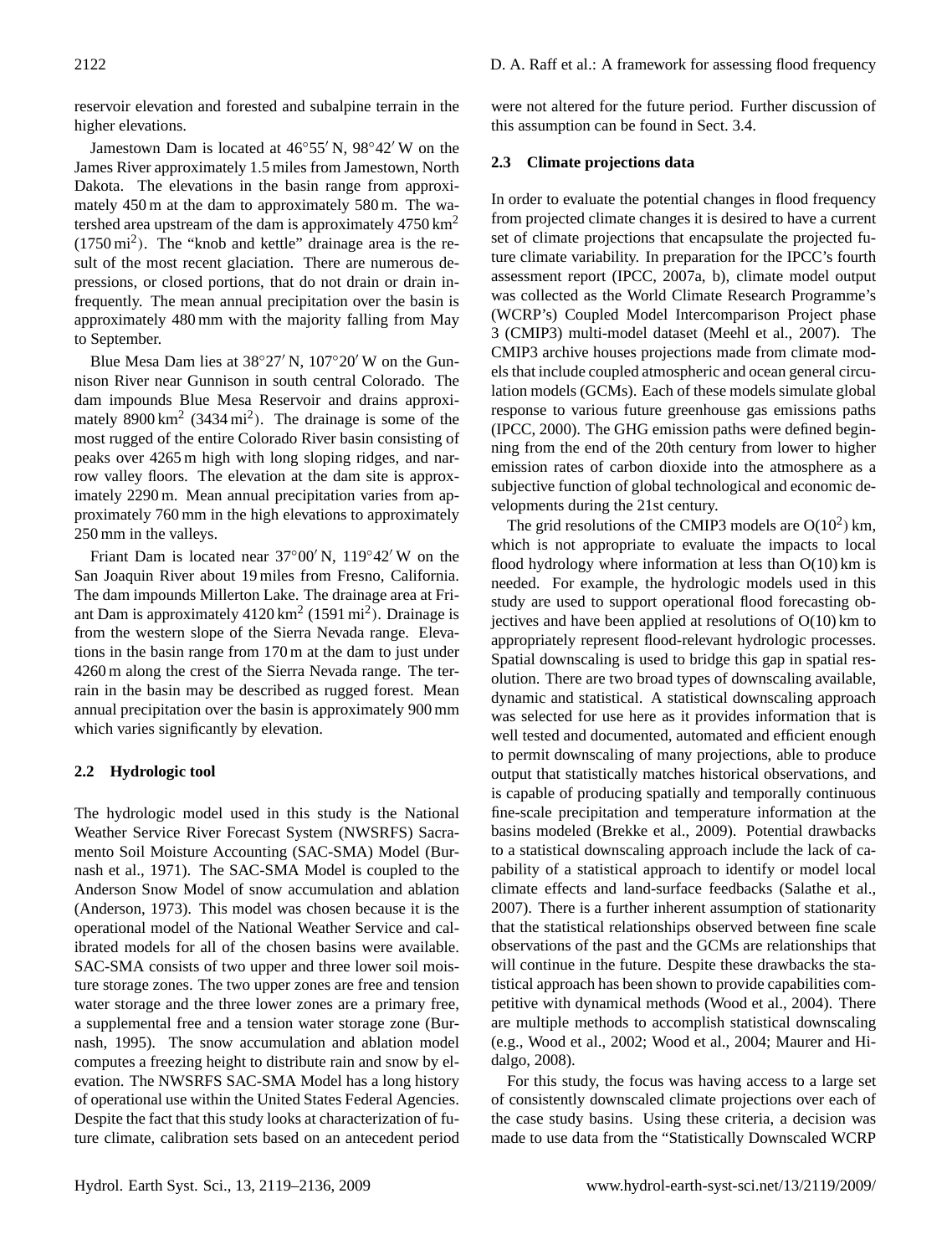CMIP3 Climate Projections" archive [http://gdo-dcp.ucllnl.](http://gdo-dcp.ucllnl.org/downscaled_cmip3_projections/) [org/downscaled](http://gdo-dcp.ucllnl.org/downscaled_cmip3_projections/) cmip3 projections/ (Maurer et al., 2007). These data were developed using a statistical downscaling technique called bias-correction spatial disaggregation (Wood et al., 2002, 2004) that has been used to support numerous investigations on projected hydrologic impacts under climate change (Payne et al., 2004; Van Rheenan et al., 2004; Maurer, 2007; Christensen and Lettenmaier, 2007; Anderson et al., 2008; Brekke et al., 2009). The data archive includes downscaled projections of 112 CMIP3 projections of simulated monthly climate from 1950–2099 and at 1/8<sup>°</sup> spatial resolution.

All 112 projections were obtained for the latitude longitude coordinate of the dam for the purposes of projection selection described in Sect. 2.4 and subsequently over the entire basin in support of the weather generation methods described in Sect. 2.5. The particular projections are available at the archive described above. For the purpose of numbering the 112 projections they were numbered first by model in ascending alphabetical order, second by emissions path in ascending alphabetical order, and finally by model run in ascending numeric order. For example, the projections are labeled <model>.<path>.<run> in the archive and the projections numbered here #1 through #3 are therefore bccr\_bcm2\_0.1.sresa1b, bccr\_bcm2\_0.1.sresa2, and bccr bcm2 0.1.sresb1, respectively.

## **2.4 Projection selection**

The desire of using projected climate and considering more than a single projection is to portray that there is not a known future climate and to consider the variability with respect to temperature and precipitation changes and lookahead periods. Ideally to estimate flood risk at some point in the future one could assign a probability distribution to the expectation of temperature and precipitation. For example one approach could be to use all 112 projections, treated as equally likely as an ensemble representation of projected climates. This approach has the advantage of not requiring assignment of probabilities to specific projections. However, the results would tend toward the central tendency of the 112 projections with little weight on the projections that show dramatic shifts and may have the most significant implications on flood risk. A second approach could be to attempt to evaluate model performance over the historical period at the locations of interest and use the "best" models for projections. This approach, however, has been shown to be difficult and sensitive to evaluation metric (Gleckler et al., 2008; Reicher et al., 2008). In addition, it might not reduce the assessed projection uncertainty given the role of emissions scenarios and initialization options in establishing this uncertainty (Brekke et al., 2008).

Here a method was chosen that chose a subset of 9 GCM model projections that encapsulate the variability of precipitation and temperature. This information, as opposed to attempting to identify a specific risk can be used to show the range of risk that may exist. The selected nine projections are allowed to vary by lookahead period. Three lookahead periods were considered, 2011–2040, 2041–2070, and 2071– 2099. These periods represent three different decision time frames in which one might change operations or physical infrastructure. A tercile grid is constructed based upon the projected temperature and precipitation relative to the simulated historical antecedent period (1971–2000) (Fig. 2). The tercile grid is generated through a Cartesian sectioning between the maximum and minimum changes in precipitation and temperature at the lookahead period relative to the antecedent period. The GCM projections that were geometrically calculated to be closest to the nine vertices encompassing the array of projected temperature and precipitation shifts were chosen. Projections have internal climate dynamics and just as there is observed interdecadal variability in the observed and historical past, the climate models have interdecadal variability in their projected future. The interdecadal variability are not necessarily synchronous with each other and also do not necessarily share the same dynamics or initial conditions and have other differences Projections, therefore, depending when in the future they are examined, may display different relative precipitation and temperature. The relative precipitation and temperature of the 9 selected GCM projections are hence different by lookahead period. In Fig. 2 the blue lines in the second and third panel represent the location of projection from the 2011–2040 lookahead in the 2041– 2070 and 2071–2099 lookahead, respectively. For example, for the Gunnison River above Blue Mesa for the lookahead period of 2011–2040 projection 87 (ncar\_ccsm3\_0.6.sresa1b) represents the GCM projection geometrically closest to the tercile of smallest precipitation ratio and largest temperature ratio Fig. 2 – first panel). At the 2041–2070 lookahead period projection 87 remains in the upper third of temperature amongst the projections but is in the middle third of precipitation ratios. At the 2071–2099 lookahead period, projection 87 is in the middle third of both precipitation and temperature ratios.

### **2.5 Weather generation**

The bias corrected spatially downscaled projections in the archive (Sect. 2.3) describe time series of temperature and precipitation conditions on a monthly time step. The SAC-SMA model, as applied in the case study basins, operate on 6-h values of temperature and precipitation. Therefore, a method is necessary to equate monthly average temperature and precipitation values to 6-hourly values to force each basin SAC-SMA model. The general approach was to scale a monthly set of observed 6-hourly values by the ratio of projected temperature and precipitation to the observed monthly average temperature and precipitation within the scaled month (e.g., Maurer, 2007; Reclamation, 2008).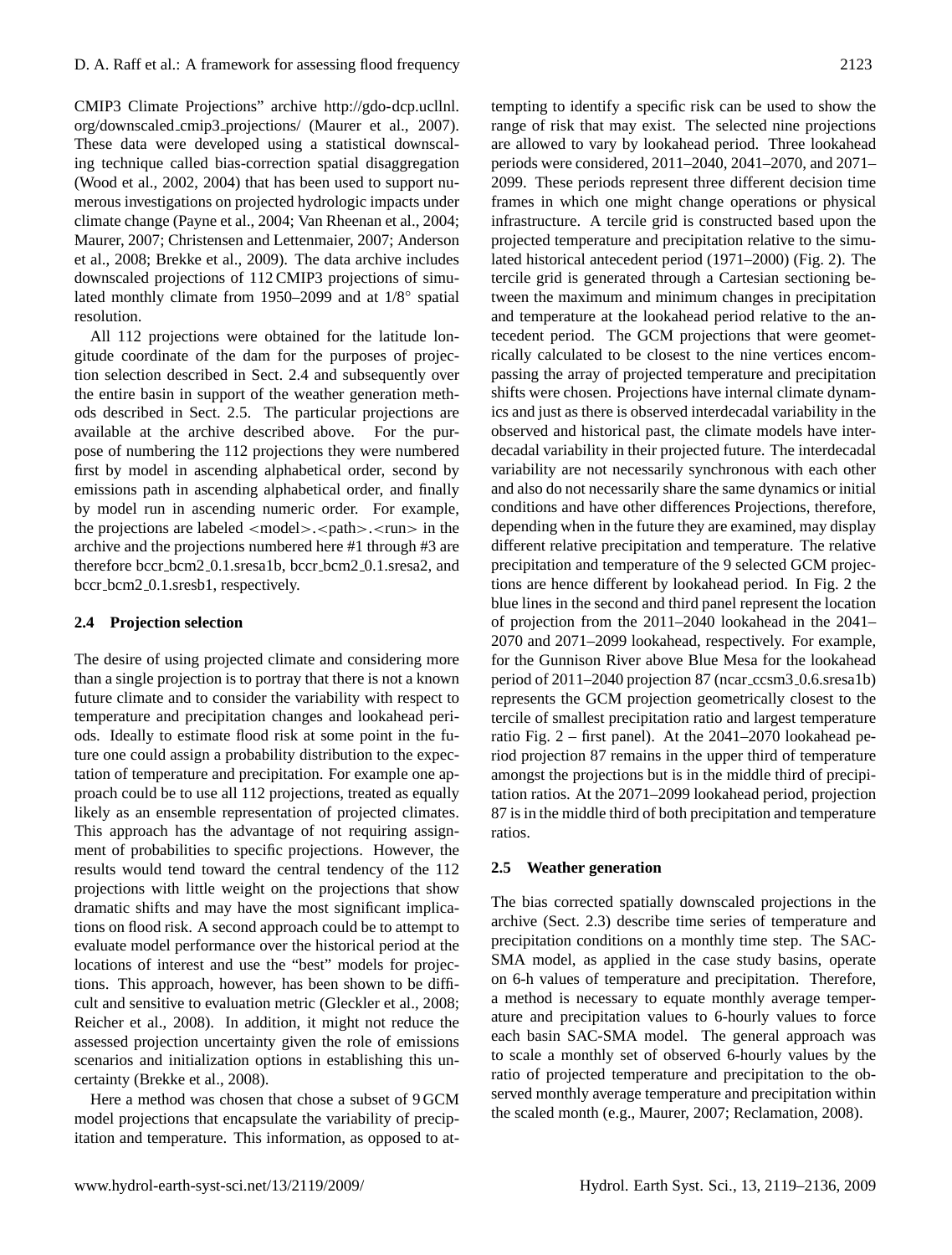

**(a)** Gunnison River above Blue Mesa Dam

**(b)** San Joaquin River above Friant Dam



**Fig. 2.** Projection Selection by lookahead period and basin. Numbers represent spread of individual climate projections. Panels moving from left to right are the three lookahead periods. Colored numbers represent the selected projections for that lookahead period. Colored lines show where previously selected projection are with respect to spread at future lookahead periods.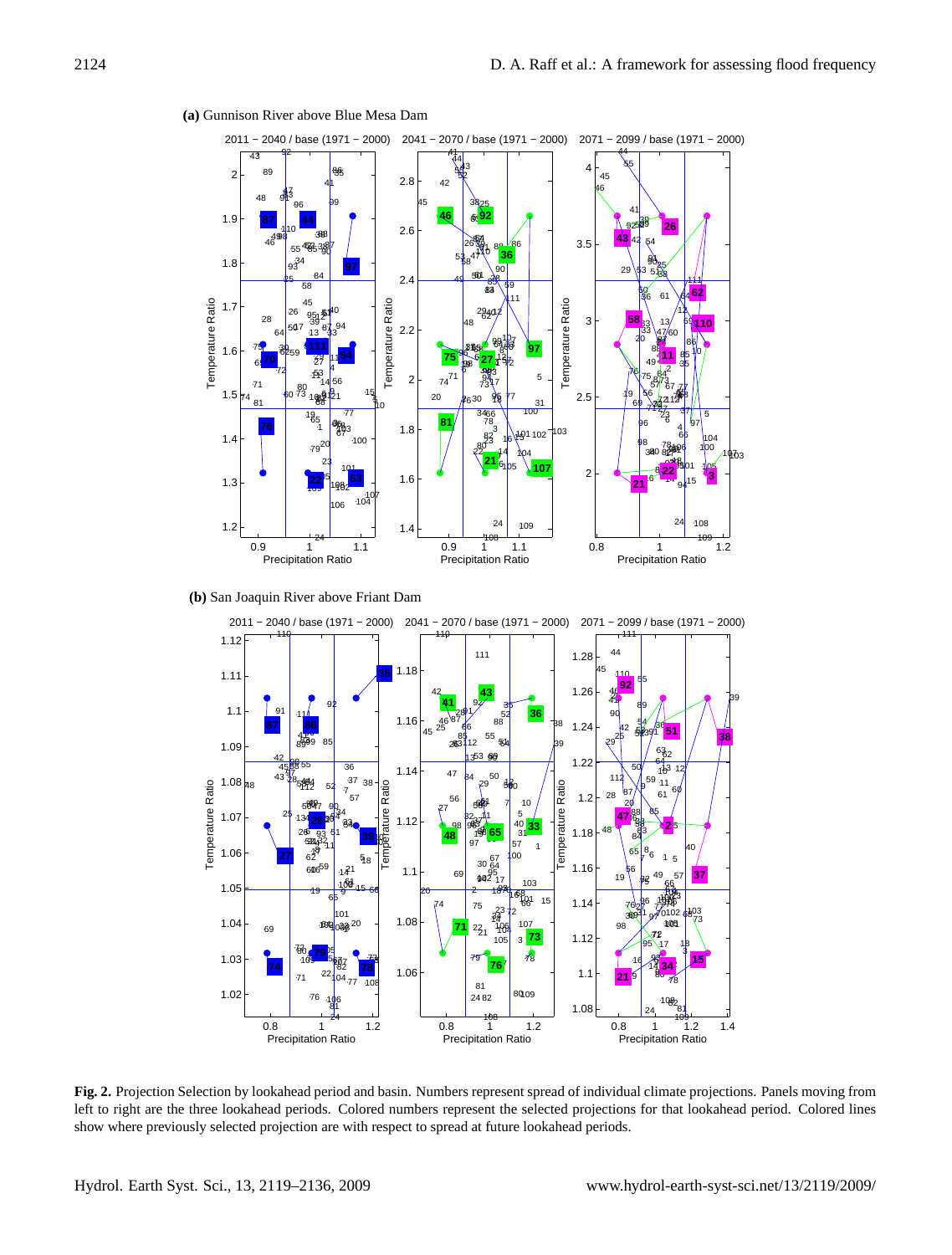

#### **(c)** James River above Jamestown Dam





**Fig. 2.** Continued.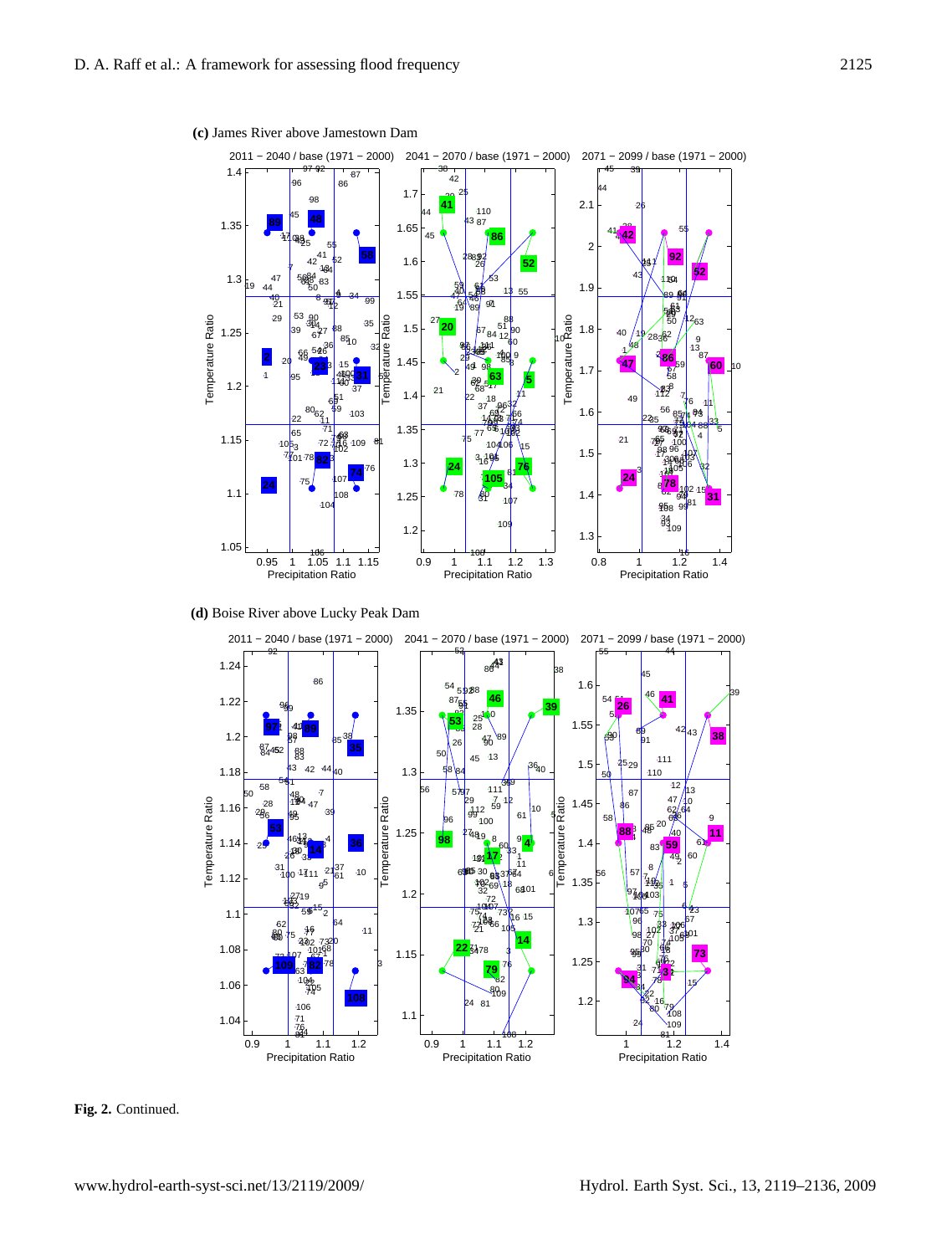| <b>Weather Generation</b><br>considerations | Sampling Constraint –<br>scaled month must be from<br>same month as projection | Sampling Constraint –<br>Temperature and Precipitation<br>subdivided to limit scaling<br>constant | <b>Result of Sampling Constraint:</b><br>Number of observed historical<br>months available for selection<br>for a 50 year calibration set |
|---------------------------------------------|--------------------------------------------------------------------------------|---------------------------------------------------------------------------------------------------|-------------------------------------------------------------------------------------------------------------------------------------------|
| $1-Sq$                                      | Yes, Scaled month must come<br>from same as projected month                    | N <sub>0</sub>                                                                                    | 50                                                                                                                                        |
| $4-sq$                                      | Yes, Scaled month must come<br>from same as projected month                    | <b>Yes</b>                                                                                        | 12 or 13                                                                                                                                  |
| $8-Sq$                                      | No, scaled month can be any<br>month                                           | <b>Yes</b>                                                                                        | 75                                                                                                                                        |

**Table 1.** Weather generation scenarios (column 2) and their corresponding sampling constraints (columns 2 and 3). The implication of the sampling constraints for number of random possibilities shown in column 4.

Three separate sampling criteria were considered to create set of 6-hourly values to scale, as described below. All criteria preserve the intermittency and timing of storm duration and types that appear within the calibration set. For example, consider a projection for January 2031 (temperature January  $2031 = T2031$ , precipitation January  $2031 = P2031$ ) and a set of observed historical Januarys from each SAC-SMA models calibration weather data. A random selection of one of calibration set of January 6-h time series is made, for example T1990 and P1990. A scale constant is then applied for temperature and precipitation, respectively to the 6-h increments such that the aggregate for both precipitation and temperature matches T2031 and P2031 (precip constant \* P1990  $=$  P2031, temp constant  $*$  T1990  $=$  T2031). The result is a new set of temperature and precipitation values whose mean is consistent with the projection values (2031) but whose timing and intermittency is consistent with the observed values (1990). This choice of methodology is adopted and/or modified from earlier work (Wood et al., 2002). The technique has been used in other hydrologic impacts studies under climate change where monthly climate projections were temporally disaggregated to develop sub-monthly weather forcings (e.g., Payne et al., 2004; Christensen and Lettenmaier, 2007; Maurer, 2007).

Key choices in this temporal disaggregation scheme are the eligibility constraints applied to observed-historical months during the process of resampling. Several past implementations of this scheme have adopted the constraint that the sampled month only needs to be of the same calendar month as the projected month (denoted "one-square" in this manuscript, or 1-sq for short). With this constraint, it is possible that the projected month may be relatively hot and wet while the resampled observed month is relatively cold and dry. This could lead to rather large scaling ratios applied to the historical month's 6-h forcings and call into question about whether the new and adjusted forcings are still plausible in the context of observed historical data. The tails of flood frequency distributions are important, and this opportunity for large scaling ratios can lead to anomalies in the tails of the distributions. A decision was thus made in this study to consider alternative eligibility constraints on resampling in order to limit such scaling ratios.

Two alternative sampling constraints were considered (Table 1). The first alternative sampling constraint is called 4-sq (four-square). It involves subdividing the calibration weather years into four categories: hot-wet, hot-dry, coldwet, and cold-dry. For example for basin A, each January from the calibration set of 1967–1997 were collected and the 6-h observed values were aggregated into monthly mean for temperature and total precipitation. The median temperature amongst these mean monthly values was then found and used to separate hot and cold Januaries. Then for the hot Januaries the median precipitation value was found and the hot Januaries were then divided into hot-dry and hot-wet Januaries. For the cold Januaries the procedure is repeated. The result for the 4 sq method for basin A with 50 years of calibration set data is that there would be 12 or 13 historical Januaries in each of the four categories. Sampling of observed historical months was then constrained so that the categories of sampled and projected months matched in each sampling instance. For example if projected January 2031 is hot and dry then the randomly selected 6-h values for scaling must come from the 12 or 13 historical Januaries that have been categorized as such.

The second alternative sampling constraint is called 8-sq (eight-square). It involves the same procedures as the 4 square with a further subdivision by precipitation to result in four categories of precipitation and two categories of temperature. A relaxation was made from the 4-square method that constrained sampling for a projected month to the same month from the observed historical period. The motivation for further subdividing by precipitation was to further limit the scaling constant that would be necessary to match the aggregate observed 6-h time increments to the projected mean monthly value. The motivation for the relaxation of the monthly sampling constraint was to expand the opportunities for random selection for any projected month.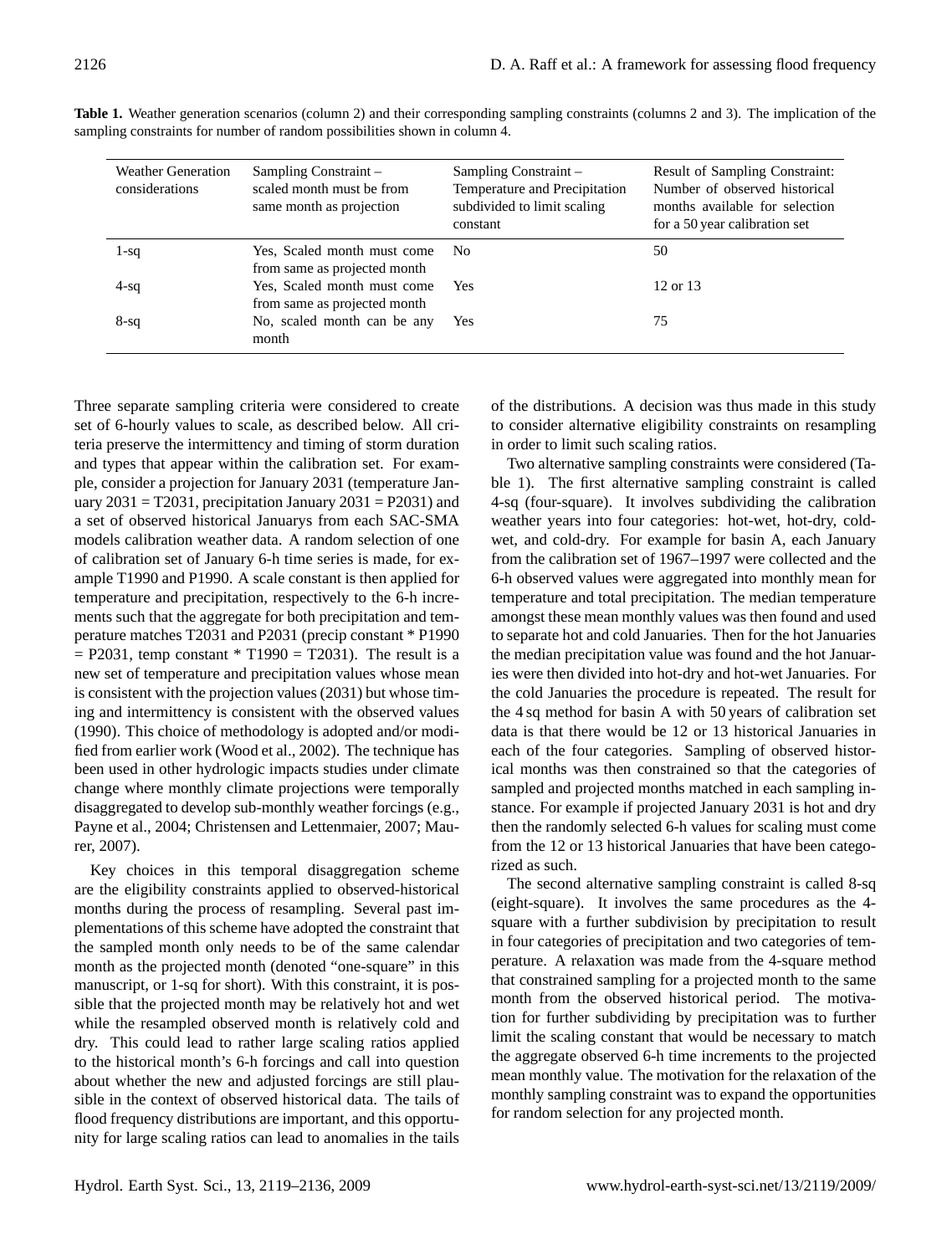## D. A. Raff et al.: A framework for assessing flood frequency 2127

Because there is a random component to the sampling methodology for temporal downscaling it was desired to consider the range of variability that this randomness may induce. Therefore, multiple downscaling simulations were done for each projection selected for each lookahead period. The simulation set size was arbitrarily set to 10 simulations of 6-hourly values to be run through the SAC-SMA hydrologic model. To show the variability induced through the temporal downscaling methodology consider a single projection. For the lookahead period 2011–2040 there are 30 years of modeled results for each simulation. The key variables of interest for further discussion are the annual maximum floods of each year. For a single projection (inmcm3 0.1.a1b), the temporal downscaling random component results in an empirical distribution of the ten simulations that can encompass a relatively wide distribution of annual maximum floods (Fig. 3). Empirical cumulative distribution functions of annual maximum floods during the lookahead period 2011– 2040 for one projection set are shown in Fig. 3. The 90% non-exceedance level for this projection and simulation set ranges from approximately 400 to  $1200 \,\mathrm{m}^3/\mathrm{s}$ . The weather generation approach used to generate in Fig. 3 was the 8-sq method.

The National Weather Service considers two methods (station and area-weighted) for calibrating the SAC-SMA models. The station method involves mapping the gridded GCM data to a location in space using bi-linear interpolation. This method is used if the corresponding SAC-SMA observed mean-area temperature (MAT) for an elevation zone is represented by a "synthetic" station. This is usually the case where there is significant elevation variation across the basin. Observed temperature data from a network of climate stations is mapped to the "synthetic" station to produce the MAT for a given basin elevation zone. This "synthetic" station location is used to extract the GCM gridded data for a given basin elevation zone. The temperature value is interpolated from the four grid cell centers surrounding the "synthetic" station location. Although there is not one single standard for which SAC-SMA models are calibrated an example can be reviewed within Bissell and Orwig (1995).

The area-weighted approach is used in cases where the MAT was developed without the use of a "synthetic" station. This involves intersecting the boundary of the basin elevation zone with the 1/8 degree grid then deriving a temperature value for the zone area by area-weighting the temperature of each grid cell that intersects the zone boundary.

The methods ("sythetic" station vs. MAT) used for calibration of the SAC-SMA model by the National Weather Service were retained when mapping the GCM average temperature data from the 1/8 degree grid to the SAC-SMA basin elevation zones. The designation throughout the rest of the analysis is S for station weighting, and AW for area weighting. For example, the weather generation with 8-sq constraints on the Boise River with station weighting is designated S-8sq.



**Fig. 3.** Empirical Cumulative Distribution Functions for annual maximum floods from 1967–1997 retrospective period for inmcm3 0.1.a1b projection and 10 simulations of 8-sq weather generation.

The James River basin is the only of the four evaluated in this manuscript that had an AW.

#### **2.6 Hydrologic hazard assessment**

To put information into a context that is used throughout flood hazard assessment and management the information developed from the simulation model are used to create flood frequency curves. For each projection and each simulation by lookahead there is a modeled annual maximum flood. For each of the three lookahead periods two types of flood frequencies were considered, the expanding retrospective flood frequency and the lookahead flood frequency. The expanding retrospective is the current paradigm for flood frequency. This is how most flood frequencies are calculated in that all information at a location of interest is considered equally when developing a flood frequency curve. Every year there is a new observation of an annual maximum discharge added to an expanding record of floods at that location. For example, using expanding retrospective analysis for a basin that has a period of record from 1950–1990 those forty occurrences of annual maxima would be treated as independent samples from a general population and used to fit a distribution to (i.e. Log-Pearson III from Bulletin 17-B). If time then proceeds to 2020 there would be 30 additional independent samples (i.e., 1950–2020). This approach relies heavily on the stationarity assumption in that all 70 years are assumed to independent samples from the same distribution.

The lookahead flood frequency differs from this approach in that it will consider only a limited set of floods to estimate a flood frequency curve. This approach is used to somewhat account for non-stationarity. The implicit statement is that floods are representative of a given climate state and samples from a different climate state should not be considered.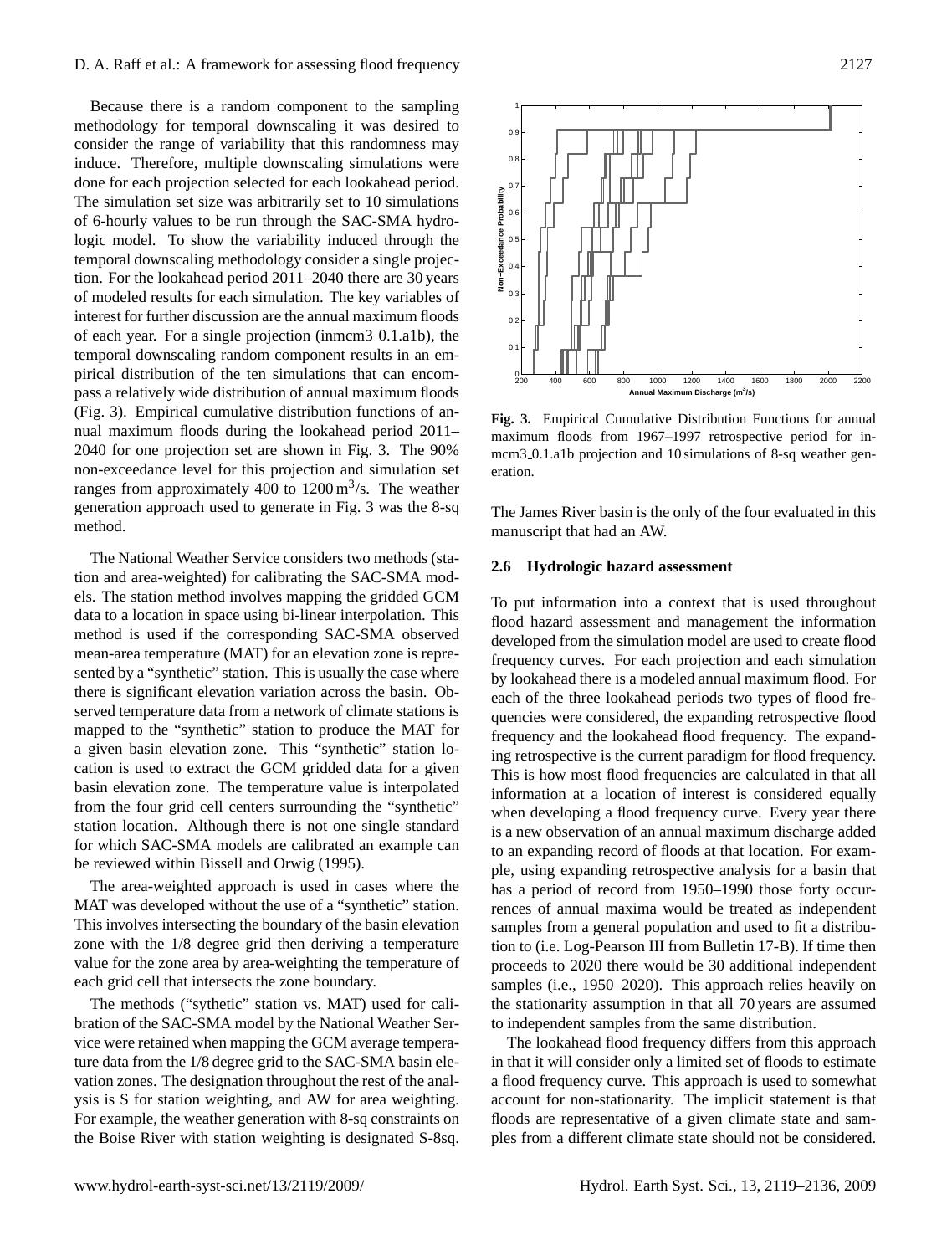For example, for a location that has a period of record from 1950–2020 as before only the period of 1990–2020 is used to compute the flood frequency. Although the period of 1990– 2020 is considered to be stationary when fitting a distribution it assumes that the period of 1950–1990 does not come from this same distribution.

The expanding retrospective flood frequencies were calculated as follows. For the 2011–2040 future period, a total of 60 samples were used to fit the log-Pearson III distribution. These 60 samples comprised 30 random samples taken from between the 5th and 95th quantiles from the length of record of the calibration set for that particular basin and 30 samples taken from the 5th and 95th quantiles between the 2011–2040 simulations. The result is 60 total samples which were then fit to a log-Pearson III distribution as described in Bulletin 17-B without any regional skew adjustment. Because of the random selection of 30 simulations from the 4500 possibilities for the retrospective period and the 30 random samples from the 2700 possibilities for the 2011–2040 period, the procedure was performed 100 times to account for some of the variability. For the expanding retrospective approach for the 2041–2070 lookahead period, the same procedure was followed as the 2011–2040 period with the additional 30 random samples taken between the 5th and 95th quantiles from the 30 years by 9 GCM projections by 10 simulations between 2040–2070 for a total of 90 samples. Likewise there were a total of 120 samples for the 2071–2099 lookahead period.

The lookahead flood frequencies were calculated as follows. For the 2011–2040 lookahead period 30 random samples were taken from between the 5th and 95th quantiles from the 30 years by 9 GCM projections by 10 simulations between 2011 and 2040. The difference between this set and the expanding retrospective set is that for this set there is an absence of the retrospective period. The sample size from which a distribution is being fit is smaller. This is a total of 30 samples which were then fit to a log-Pearson III distribution as described in Bulletin 17-B without any regional skew adjustment. This was repeated 100 times. For the 2041–2070 lookahead period 30 random samples were taken from between the 5th and 95th quantiles from the 30 years by 9 GCM projections by 10 simulations between 2041 and 2070. Again, this is a total of 30 samples which were then fit to a log-Pearson III distribution. The procedure for the 2071– 2099 lookahead was similar. For each of the three lookahead periods using the lookahead flood frequency approach there are 30 years of data from which to fit the log-Pearson III distribution. For the 2071–2099 lookahead period the difference between the lookahead approach (30 years data) and the expanding retrospective approach (120 years data) is 90 years of data. The implications of reducing the sample size in an attempt to better characterize the population from which the floods are being observed are examined later in the document.

#### **3 Results and discussion**

#### **3.1 Weather generation for evaluating flood potential**

Three sampling constraints (variations) described in Sect. 2.5 were considered from a weather generation method based on historical resampling. It was desired to use only one of the three variations to evaluate changes to flood frequency. A comparison of performance was therefore made between the weather generation variations. The comparison metric chosen was the calibration set used for each of the NWSRFS SAC-SMA models. As described in Sect. 2.4 for each of the three lookahead periods there were nine projections selected based on their variation in temperature and precipitation. With ten simulations available per projection and a fifty year calibration set there are a combined, 13 500 annual maximum discharges per location over the antecedent period. An evaluation was made to evaluate how many of the simulations and weather generation sequences encapsulated the observed historical annual maximum flows at each basin. It was determined that the 8-sq weather generation constraint variation produced empirical distribution functions that best encapsulated the observed historical flows for all basins. Figure 4 shows the empirical distribution functions of the annual maximum discharges plotted for the Boise River Basin at Lucky Peak Dam on each panel of Fig. 4: first for the simulated historical using observed historical weather (blue line), and then for simulated retrospective period defined as 1951–1997 that overlaps the observed historical weather. For this period there are 270 grey lines representing the 9 GCM projections for each of the three-lookahead periods simulated over the retrospective period. For both the S-1sq and the S-4sq clouds there are only a couple simulation sets that encompass the observed historical over the 0.4 to approximately 0.6 probability range. The S-8sq has an approximately equal number of simulations greater and less than the observed historical values. However, it is the less frequent floods (probabilities of occurrence less than 0.01) that are the most influential in estimating flood risk. It is assumed that the ability to simulate the entire probability range of flows is a good representation of simulating more extreme events. The ability to reproduce the calibration set empirical distribution is evidence of the ability of the methods as described in Sect. 2 perform adequately over this range of exceedances. It is for the reason that the 8sq constraint variation always encompasses the observed historical values better than the 1sq and the 4sq variations. Therefore, only the 8sq variation will continue to be evaluated for the remainder of the analysis.

Figure 4 also shows that the tail of the distribution the projection driven floods begin to deviate significantly from the calibration set at approximately the non-exceedance probability of 0.9 to 0.95 for all weather generation variations. This also was the case for the other basins. This deviation may come as a result of scaling anomalies despite the attempt to provide some constraints. Despite the selection criteria for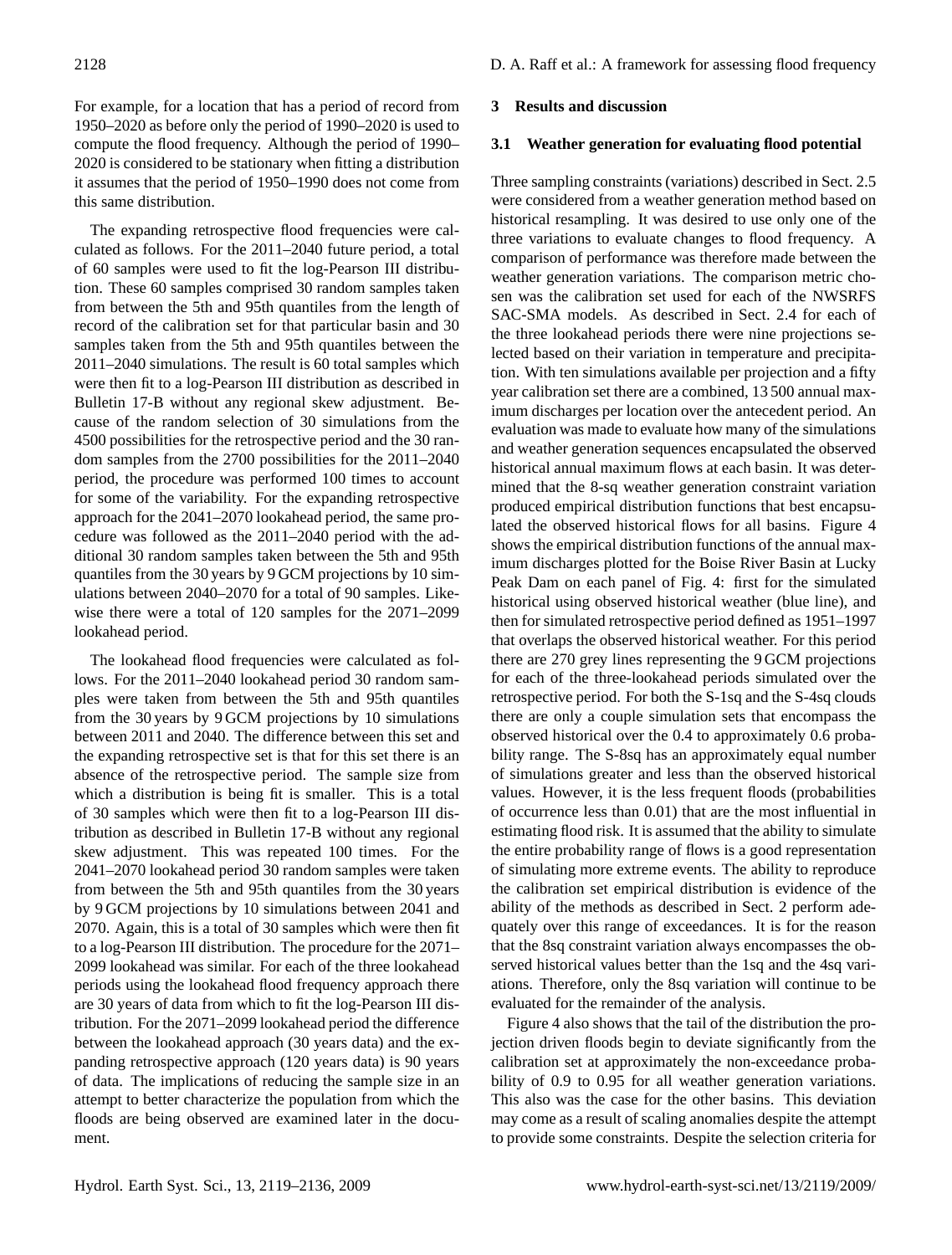

**Fig. 4.** Evaluation of candidate weather generation schemes for Boise River basin above Lucky Peak Dam. Blue line represents empirical distribution function (ECDF) for the calibration set 1967–1997 for the SAC-SMA model. Grey lines represent ensemble of of projections for the same 1967–1997 period. Three different panels represent the three candidate weather generation schemes.

weather generation described previously it is still possible to have a monthly precipitation value scaled by a value that causes an anomalous result. Thus, a further assumption was made for the distribution fitting described and analyzed in Sect. 3.3 that only those flows with non-exceedance probabilities between 0.05 and 0.95 would be used to fit log-Pearson III distributions.

## **3.2 Evaluation of flood potential by lookahead**

For each lookahead period there are nine projections with 10 simulations each for a total of 90 simulated projections. Each simulated projection is a thirty year time period for a total of 2700 simulated years per lookahead. To evaluate potential changes in flood potential using the 8sq weather generation constraint, the empirical distribution functions by lookahead periods were compared. All 2700 simulated annual maximum values were pooled to create a single empirical distribution function for each of three lookahead periods. Figure 5 shows the empirical distribution functions for each of the four basins included in this study for each lookahead period as well as the retrospective period (1951–1997). Each of the four basins has different simulated responses as well as some similarities.

The Boise River Basin shows an increase in annual maximum flood values with time for essentially all probabilities of occurrence. The San Joaquin River Basin has virtually identical annual maximum flood values through time for non-exceedance probabilities below approximately 0.30 and increasing annual maximum flood values with time for nonexceedance probabilities above 0.30. The Gunnison River Basin shows a decrease in annual maximum flood values for non-exceedance probabilities up to approximately 0.70 and an increase in annual maximum flood values with lookahead time for non-exceedance probabilities greater than 0.70. The James River Basin shows virtually no change in annual maximum flood values for non-exceedance probabilities up to approximately 0.45 with an increase in annual maximum flood values with time for non-exceedance probabilities greater than 0.45. In all four basins the upper end of the distributions, the flood magnitudes with greater than 70% non-exceedance probabilities increase with time. As previously discussed, it is the most infrequent of floods that often define the flood hazard and risk at a location and all four of the basins have simulated values that show an increase in annual maximum flood values for rare events. The following section will discuss the implications of this result in a context of characterizing flood risk through the methods as currently utilized in practice. Further research is needed to determine the basin or climate characteristics that drive the differences and similarities amongst the basins and their flood potentials.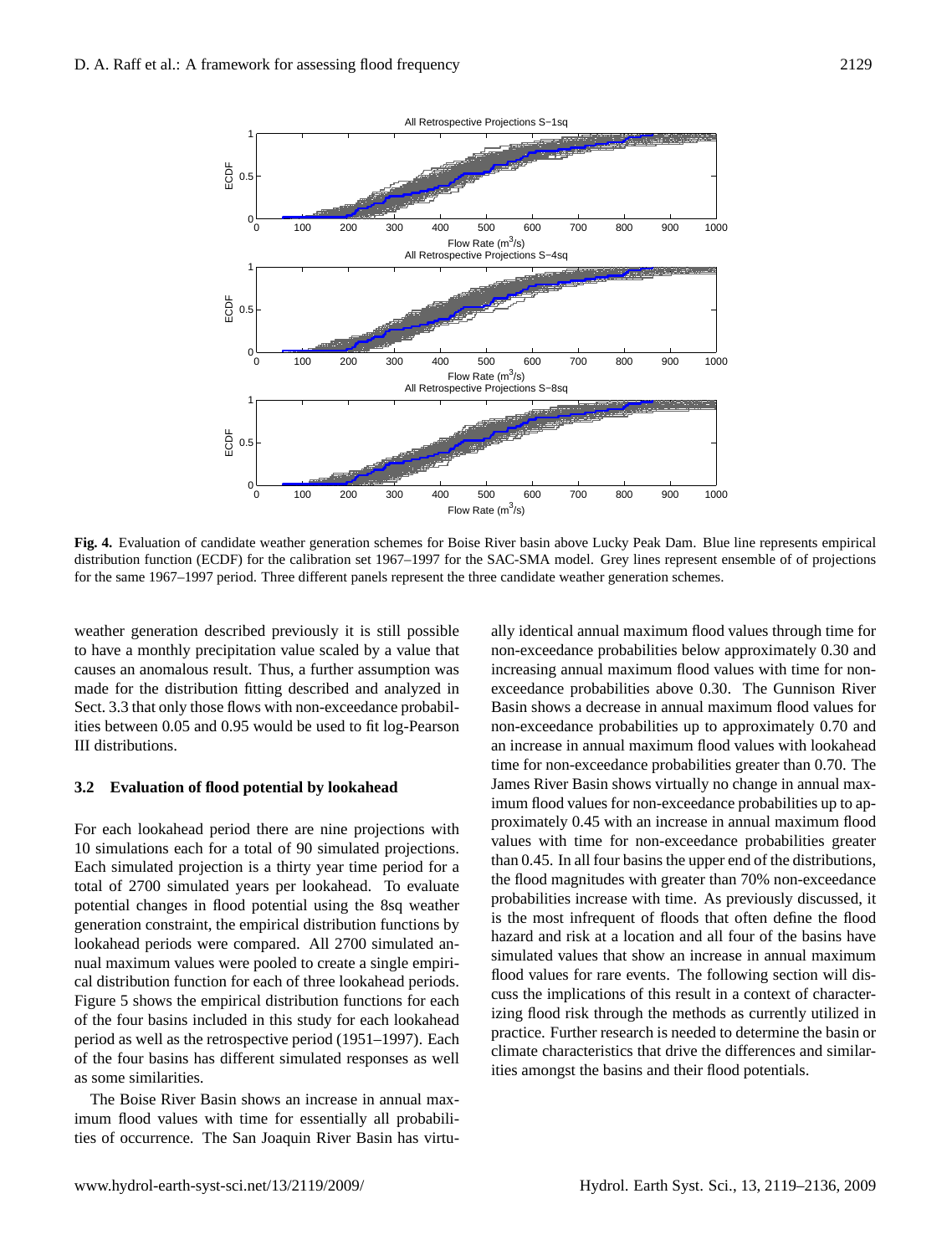

**Fig. 5.** Cumulative distributions of annual maximum discharge based on ensemble hydrologic simulation for the periods and basins shown. Retrospective period is defined as 1951–1997 for all basins. CDFs based on SacSMA simulation of GCM simulated historic climate.

## **3.3 Expanding retrospective vs. lookahead flood frequency evaluation**

As described in Sect. 2.6, the most common method to estimate flood risk is to use an expanding retrospective analysis. A second method was also described that only considers the most recent time period to evaluate flood risk. In Sect. 3.2 it was shown that for the four basins there can be varying deviations of simulated future flood potential from those in the retrospective period. The expectation is therefore that the flood frequency estimations will also differ by lookahead period. For example for the Boise River Basin that shows an increase in annual maximum floods for each of the lookahead periods the expanding retrospective approach to evaluate the flood frequency in 2099 will be a blend of all years leading up to 2099 despite the fact that the 2071–2099 period itself does not appear to share much in common with 1951–1997.

Figure 6 shows the expanding retrospective vs. lookahead approach to flood frequency for each of the basins and each of the lookahead periods. The solid blue lines in each of the plots represent the median flood frequency curve from the 100 flood frequency curves using the methods described in Sect. 2.6 for the expanding retrospective approach. The dashed blue lines represent the flood frequency curves that had 10 and 90th quantile 100-year return period values from the random selections. The colored solid and dashed lines have corresponding meanings for the lookahead flood frequency approach. From Fig. 6 there are clear differences in the flood frequency estimates depending on whether the expanding retrospective approach or the lookahead approach was employed. The implications for the 100-year flood are now discussed.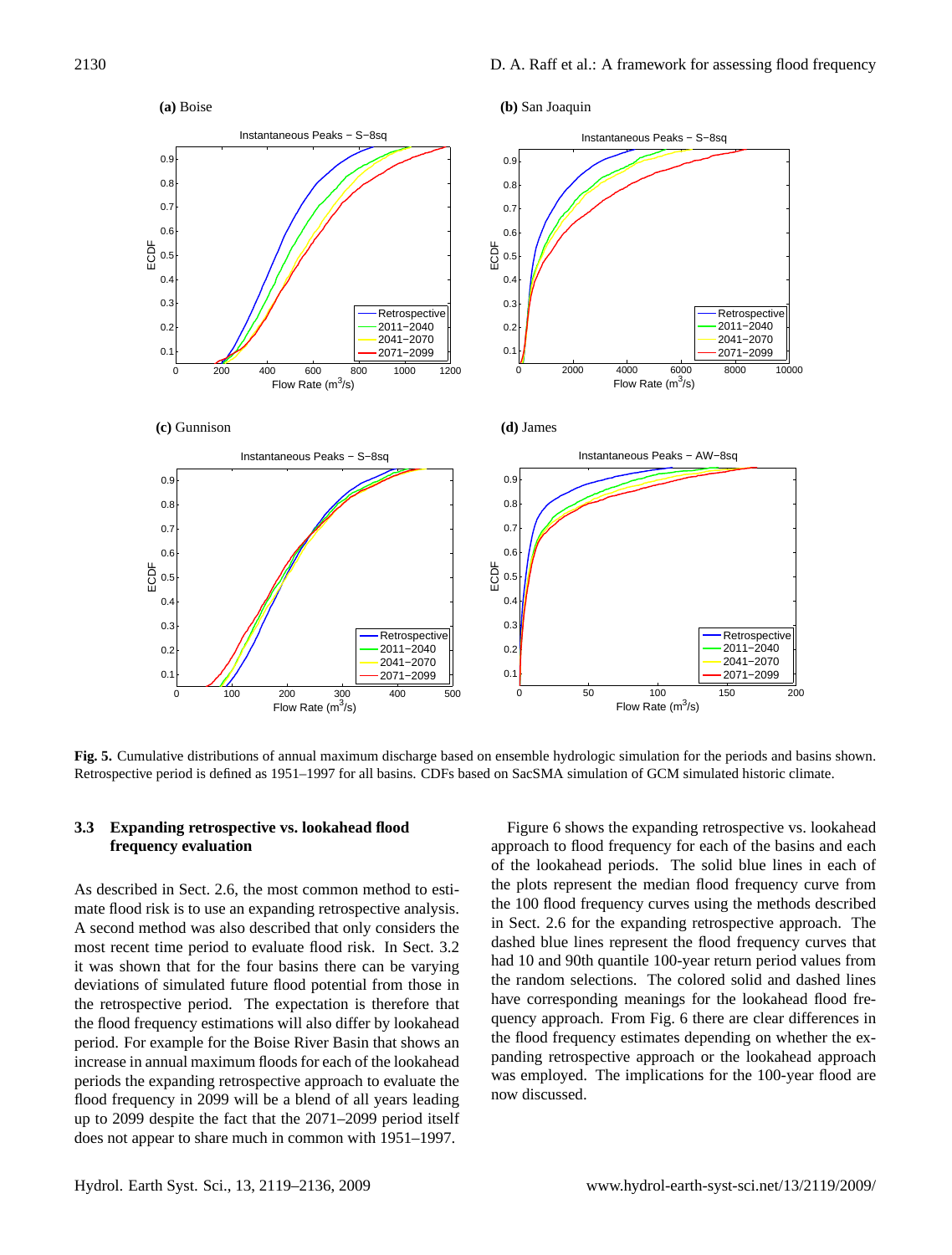

## **(a)** Gunnison River above Blue Mesa Dam **(b)** San Joaquin River above Friant Dam

**Fig. 6.** Flood Frequency Curves for the locations and lookahead periods as specified. Blue lines represent the Expanding retrospective approach and colored lines represent lookahead approach.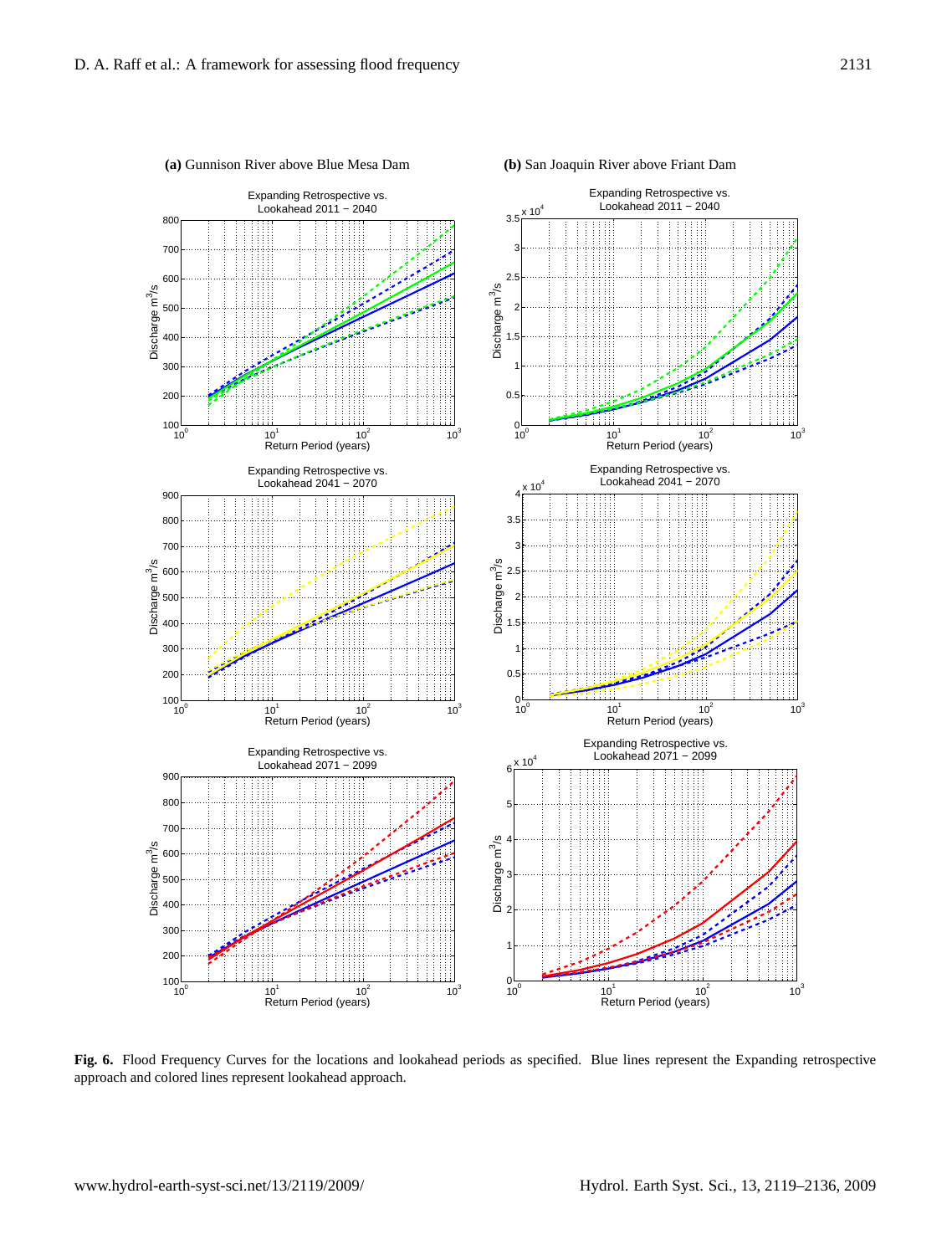

**Fig. 6.** Continued.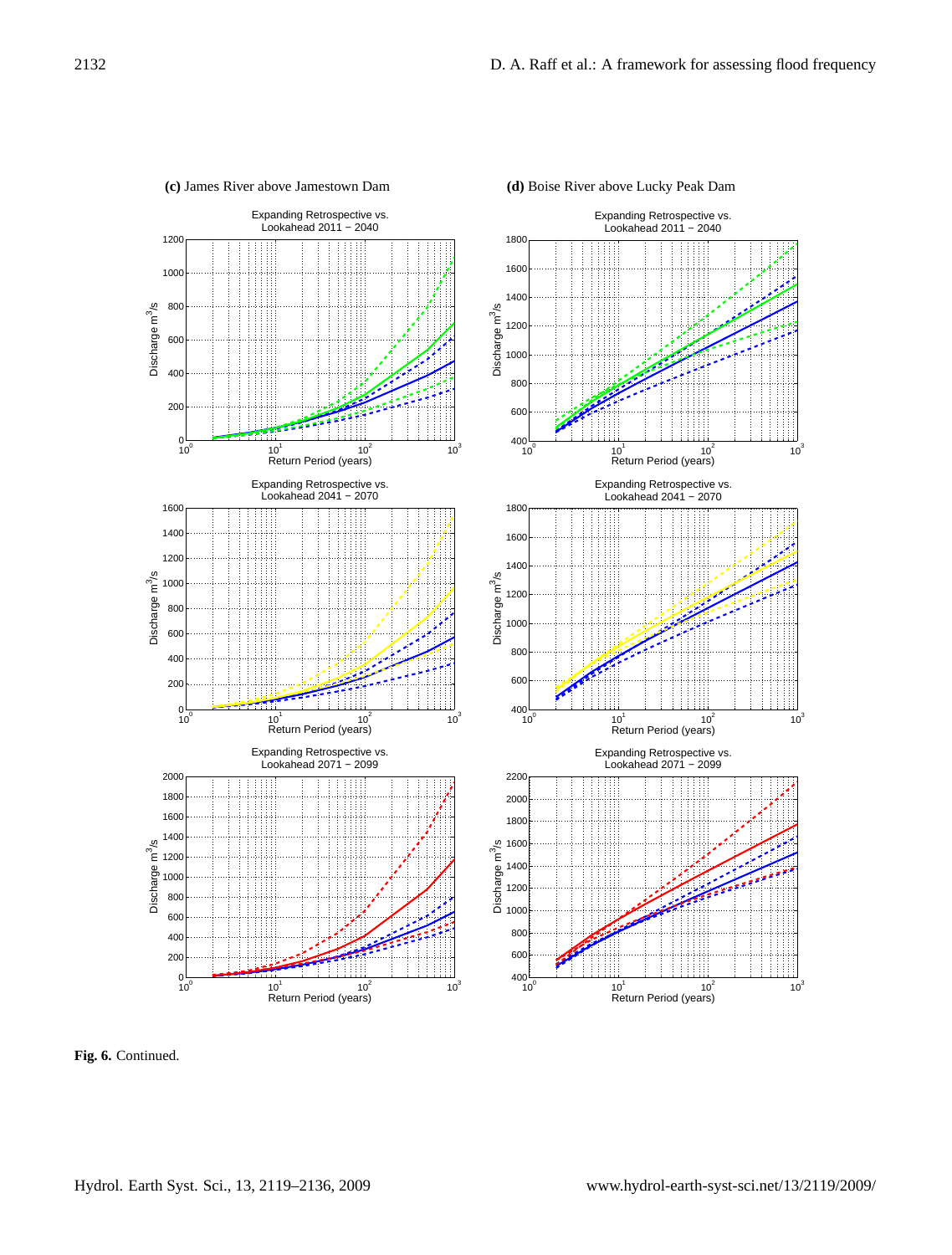**Table 2.** 100 year discharge values for each of the basins and lookahead periods as specified as well as percent differences among expanding retrospective approach and lookahead approach for flood frequency analysis. All values are simulated annual maximum discharges in  $m^3/s$ rounded to the nearest 10.

|                          |                                | $2011 - 2040$ | $2041 - 2070$ | 2071-2099 |
|--------------------------|--------------------------------|---------------|---------------|-----------|
| <b>Boise River Basin</b> | <b>Expanding Retrospective</b> | 1050          | 1110          | 1170      |
|                          | Lookahead                      | 1140          | 1180          | 1360      |
|                          | Percent Difference             | 9%            | 6%            | 14%       |
| San Joaquin River Basin  | <b>Expanding Retrospective</b> | 7850          | 8870          | 11 180    |
|                          | Lookahead                      | 9490          | 10.740        | 16230     |
|                          | Percent Difference             | 17%           | 17%           | 31%       |
| <b>James River Basin</b> | <b>Expanding Retrospective</b> | 225           | 255           | 278       |
|                          | Lookahead                      | 272           | 355           | 411       |
|                          | Percent Difference             | 17%           | 28%           | 32%       |
| Gunnison River Basin     | <b>Expanding Retrospective</b> | 470           | 480           | 490       |
|                          | Lookahead                      | 490           | 520           | 530       |
|                          | Percent Difference             | 4%            | 8%            | 8%        |

For all locations and all lookahead periods the expanding retrospective approach results in a lower estimate of the 100 year flood than the lookahead approach (Table 2). The percent differences in the 100-year estimates vary by lookahead period and by basin. For the 2011–2040 lookahead period the smallest percent difference is 4% in the Boise River Basin and the largest percent difference is 17% in the San Joaquin and Jamestown River Basins. For the 2041–2070 lookahead periods the percent differences range from 8% to 28% in the Boise River Basin and the James River Basin, respectively. The smallest percent difference in the 2071–2099 is 8% for the Boise River Basin and the largest percent difference is 32% for the James River Basin. The implication of this result is that to characterize the flood frequency given current methods of fitting log-Pearson III distributions may result in a biased underestimate of the true flood potential. This is an intuitive result given that the empirical distribution functions for each of the locations show an increased trend to bigger floods. The expanding retrospective approach to characterizing the floods continues to give equal weight to floods that occurred during an entirely different climatology.

Perhaps a more important implication is in the context of designing for some lookahead period. Consider if we were to make a flood frequency estimate in 2041 for a structure with a life span until 2099 for each of the four basins analyzed in this manuscript. The current methodology would be the expanding retrospective approach over the retrospective period 1951–2041. If the flood potential is increasing through time however at the end of the life span, 2099, of the structure than the flood potential at that time may be very different than the 1951–2041. So consider a comparison of the expanding retrospective approach for the 2011–2041 lookahead period as described in Table 2 and the lookahead approach for 2071–2099. The differences for the four basins are 11%, 52%, 23%, and 45% for the Gunnison, San Joaquin, Boise, and James River Basins, respectively. Therefore, the design would be underestimating the flood with a given risk by between 11% and 52%, depending on the basin, over the life span of the project.

## **3.4 Uncertainties**

This manuscript presents methods to quantitatively describe the flood potential and flood frequency using climate projections. The results, analyses, and discussion within this manuscript are all subject to the uncertainties associated with the data and methods employed. The uncertainties involved in greenhouse gas emissions used to generate the climate projections are not fully known. The climate projections are from state-of-the-art global circulation models that have an ability to simulate the past, but the models ability to characterize the future is uncertain. There are also uncertainties associated with the bias corrected spatial downscale methodology employed for spatial disaggregation. The assumption that the fine grid scale spacing relationship to climate model outputs remains the same in the future is a stationarity assumption, though it is a less strict stationarity assumption assuming the entire flood frequency curve is stationary in time. The weather generation methods also have uncertainties associated with them and rely on an assumption that the weather patterns observed historically are similar to those that may occur in the future but will just be warmer or cooler, wetter or drier. Despite all of these uncertainties and assumptions the methods presented attempt to encompass the stateof-the-art knowledge and ability to simulate future runoff from climate projections.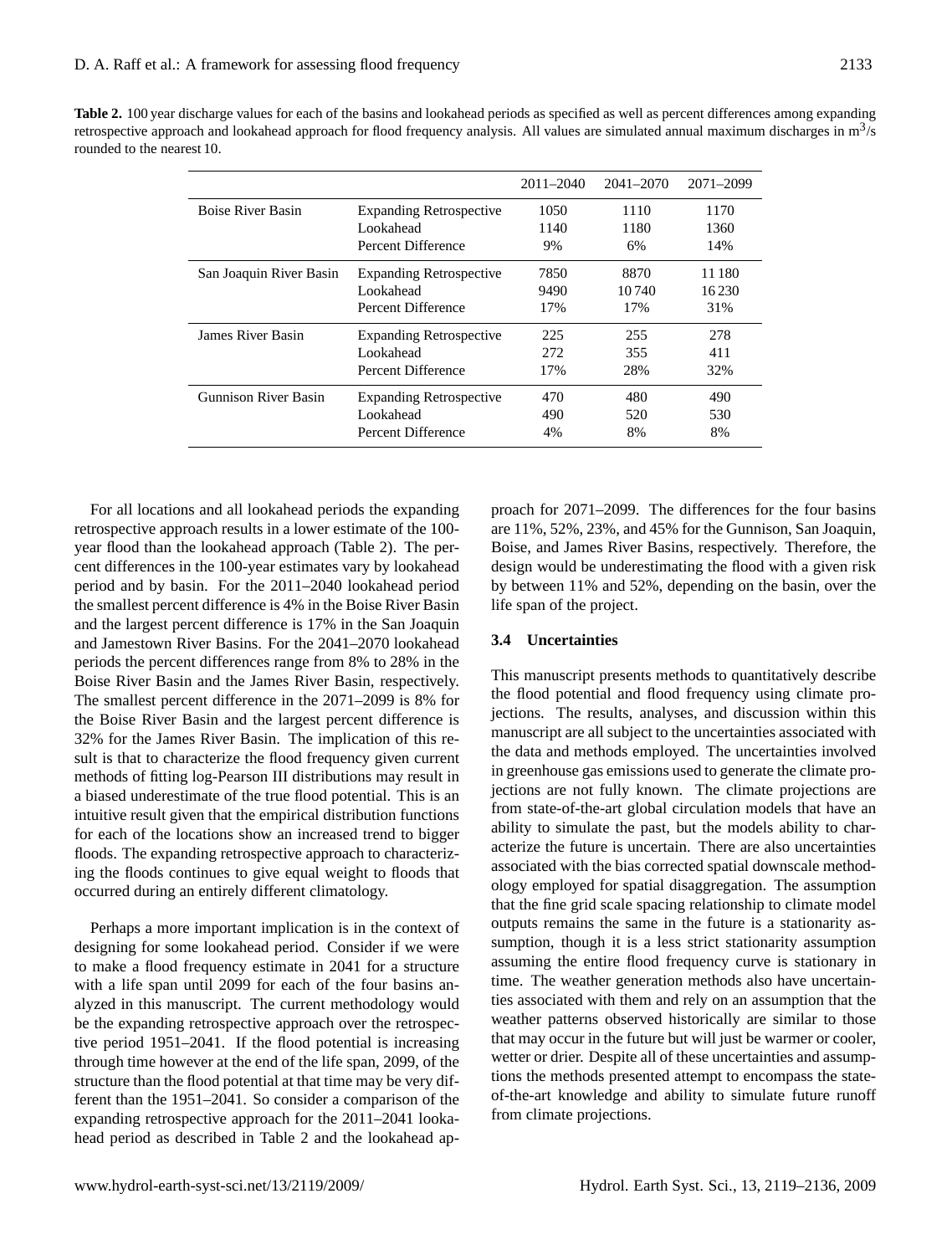The hydrology model used, SAC-SMA, have parameterized land surface schemes that are calibrated to past events. It was assumed in this study that these calibrations are reasonable for the future period were kept constant. This approach is first order in that we do not account for developing model physics and parameters. The approach is well supported in the literature of assessing hydrologic impacts through offline hydrology models as opposed to hydrology models embedded within climate models (e.g., Miller et al., 2003; Mauer, 2007; Christensen and Lettenmaier, 2007; Purkey et al., 2007). For example, although one of the inputs into the SAC-SMA model is potential evapotranspiration (PET) and PET may be altered in a changing climate, the value was not altered as part of this study. This approach is justified by Miller et al. (2003) that showed that sensitivity to the PET with projected temperature changes was relatively small.

It is also somewhat necessary, to reiterate, the climate models operate at a spatial scale that is inconsistent with the generation of flood flows. We have thus relied upon the climate models for representations of temperature and precipitation. We then rely upon a spatial and temporal downscaling techniques to drive the off line hydrology model. Figure 4 shows that the ability of these methods, over the antecedent period, is adequate at reproducing the calibration set floods for non-exceedance probabilities between approximately 0.5 and 0.95.

The results also lead to the need for further research. Each of the four basins responds differently to the climate projections. For a complete understanding of the flood response to climate change it will be important to determine why the responses differ. Key questions are: Is temperature the dominant driver, or is precipitation, or some combination? It may also be useful to determine what sorts of generalizations may be derived from these basins to similar basins elsewhere.

## **4 Conclusions**

A set of methods have been developed and presented that allow for the estimation of flood potential given a set of climate projections. These methods are intended to provide an envelope of expected variability of the climate through an equally weighted tercile selection of candidate projections of temperature and precipitation. Through the use of a weather generation scheme and a rainfall runoff tool simulated annual maximum discharges are derived for lookahead periods of 2011–2040, 2041–2070, and 2071–2099. These annual maximum discharges are then put into the context of flood frequency analysis. Results indicate that for the four basins analyzed in this study the climate projections result in an increased simulated annual maximum flood potential through time. An expanding retrospective approach to characterizing flood hazard may increasingly underestimate the flood potential as time progresses. Decisions based upon the expanding retrospective approach to characterizing flood fre-

quency could be based upon underestimates of future flood potential. Additional work is required to understand the differences in basin response with the climate forcings, but current results indicate that more consideration should be given to non-stationarity assumptions when estimating flood risk.

*Acknowledgements.* This work was funded through the Bureau of Reclamation Dam Safety Office Technology Development Program as well as the Bureau of Reclamation Research and Development Office. We acknowledge the modeling groups, the Program for Climate Model Diagnosis and Intercomparison (PCMDI) and the WCRP's Working Group on Coupled Modelling (WGCM) for their roles in making available the WCRP CMIP3 multi-model dataset. Support of this dataset is provided by the Office of Science, US Department of Energy. Review of this manuscript by Blair Greimann, Bureau of Reclamation, Technical Services Center is also greatly appreciated.

Edited by: T. Wagener

## **References**

- Alexander, L. V., Zhang, X., Peterson, T. C., Caeser, J., Gleason, B., Klein Tank, A. M. G., Haylock, M., Collins, D., Trewin, B., Rahimzadeh, F., Tagipour, A., Rupa Kumar, K., Revadekar, J., Griffiths, G., Vincent, L., Stephenson, D. B., Burn, J., Aguilar, E., Brunet, M., Taylor, M., New, M., Zhai, P., Rusticucci, M., and Vazquez-Aguirre, J. L.: Global observed changes in daily climate extremes of temperature and precipitation, J. Geophys. Res., 111, D05109, doi:10.1029/2005JD006290, 2006.
- Anderson, E. A.: Natinoal Weather Service River Forecast System: Snow Accumulation and Ablation Model, NOAA Tech Memorandum NWS HYDRO-17, 1973.
- Bissel, V. C. and Orwig, C. E.: Calibration of the NWS Model in the Northwest: A Status Report, Proceedings of the 63rd Annual Western Snow Conference, Sparks, NV, 135–138, 1995.
- Brekke, L. D., Kiang, J. E., Olsen, J. R., Pulwarty, R. S., Raff, D. A., Turnipseed, D. P., Webb, R. S., and White, K. D.: Climate change and water resources management – A federal perspective, USA Geological Survey Circular 1331, also available at: [http:](http://pubs.usgs.gov/circ/1331/) [//pubs.usgs.gov/circ/1331/,](http://pubs.usgs.gov/circ/1331/) 65 pp., 2009.
- Burnash, R. J., Ferral, R. L., and McQuire, R. A.: A Generalized Streamflow Simulation System, in: Conceptual Modeling for Digital Computers, USA National Weather Service, 1973.
- Burnash, R. J. C.: The NWS River Forecast System catchment modeling, in: Computer Models of Watershed Hydrology, edited by: Singh, V. P., 311–366, 1995.
- Cameron, D., Beven, K., and Naden, P.: Flood frequency estimation by continuous simulation under climate change (with uncertainty), Hydrol. Earth Syst. Sci., 4, 393–405, 2000, [http://www.hydrol-earth-syst-sci.net/4/393/2000/.](http://www.hydrol-earth-syst-sci.net/4/393/2000/)
- Christensen, N. S. and Lettenmaier, D. P.: A multimodel ensemble approach to assessment of climate change impacts on the hydrology and water resources of the Colorado River Basin, Hydrol. Earth Syst. Sci., 11, 1417–1434, 2007,

[http://www.hydrol-earth-syst-sci.net/11/1417/2007/.](http://www.hydrol-earth-syst-sci.net/11/1417/2007/)

Cohn, T., Lane, W. M., and Baier, W. G.: An algorithm for computing moments-based flood quantile estimates when historical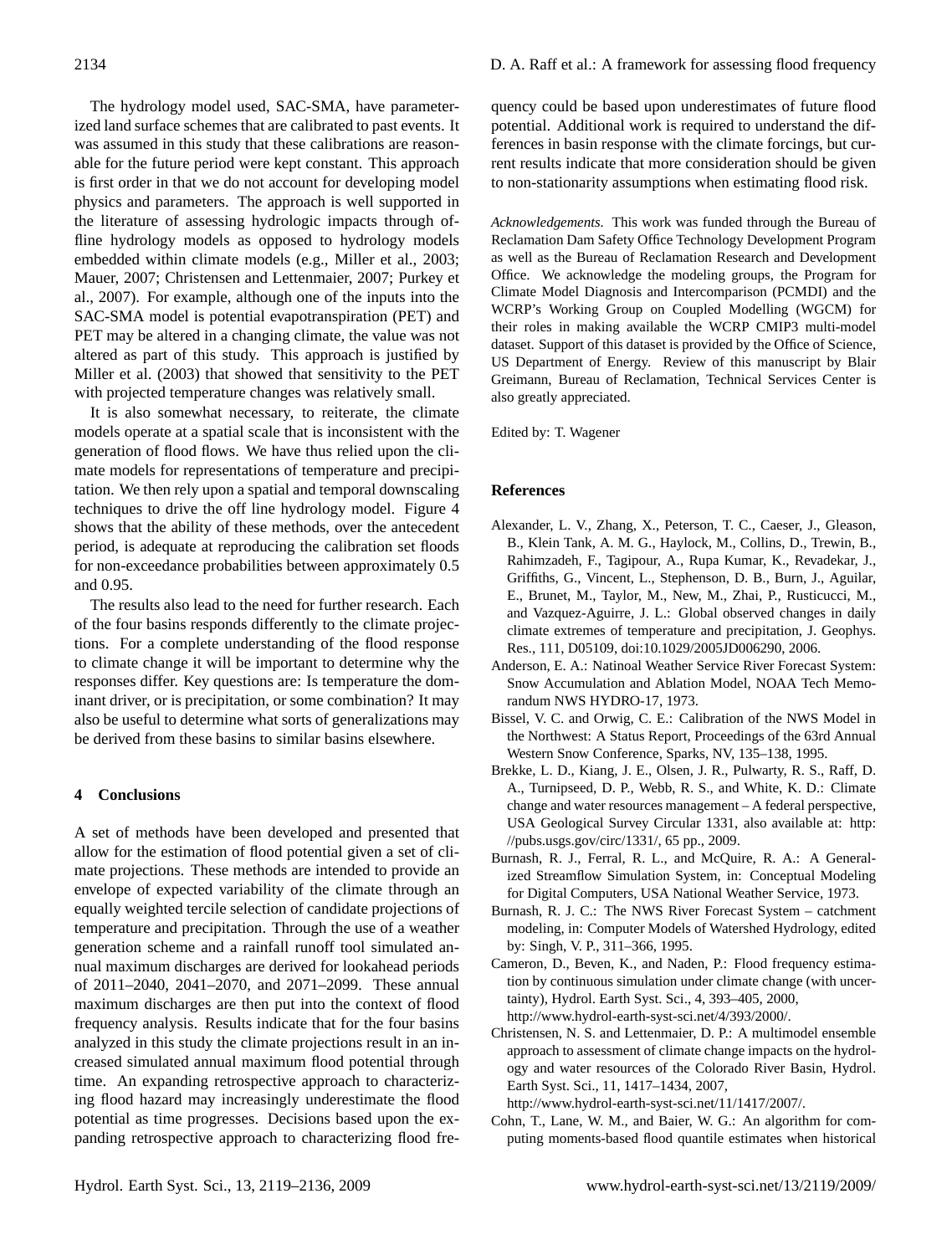flood information is available, Water Resour. Res., 33(9), 2089– 2096, 1997.

- Cohn, T., Lane, W. M., and Stedinger, J. R.: Confidence Intervals for EMA Flood Quantile Estimates, Water Resour. Res., 37(8), 1695–1706 2001.
- Easterling, D. R., Meehl, G. A., Parmesan, C., Changnon, S. A., Karl, T. R., and Mearns, L. O.: Climate Extremes: Observations, Modeling, and Impacts, Science, 2889(5487), 2068–2074, 2000.
- Emori, S., Hasegawa, A., Suzuki, T., and Dairaku, K.: Validation, parameterization dependence, and future projection of daily precipitation simulated with a high-resolution atmospheric GCM, Geophys. Res. Lett., 32, L06708, doi:10.1029/2004GL022306, 2005.
- England Jr., J. F., Salas, J. D., and Jarrett, R. D.: Comparisons of two moments-based estimators that utilize historical and paleoflood data for the log Pearson type III distribution, Water Resour. Res., 39(9), 1243, doi:10.1029/2002WR001791, 2003.
- Frances, F., Salas, J. D., and Boes, D. C.: Flood frequency analysis with systematic and historical or paleoflood data based on the two-parameter general extreme value models, Water Resour. Res., 30(6), 1653–1664, 1994.
- Gleckler, P. J, Taylor, K. E., and Doutriaux, C.: Performance metrics for climate models, J. Geophys. Res., 113, D06104, doi:10.1029/2007JD008972, 2008.
- Griffis, V. W. and Stedinger, J. R.: Incorporating Climate Change and Variability into Bulletin 17B LP3 Model, World Environmental and Water Resources Congress 2007: Restoring Our Natural Habitat, American Society of Civil Engineers, 8 pp., 2007.
- Hamlet, A. F. and Lettenmaier, D. P.: Effects of 20th century warming and climate variability on flood risk in the western USA, Water Resour. Res., 43, W06427, doi:10.1029/2006WR005099, 2007.
- Hirabayashi, Y., Kanae, Shinjiro, K., Emori, S., Oki, T., and Kimoto, M.: Global projections of changing risks of floods and droughts in a changing climate, Hydrolog. Sci. J., 53(4), 754– 772, 2008.
- Interagency Advisory Committee on Water Data (IACWD): Guidelines for determining flood-flow frequency: Bulletin 17B of the Hydrology Subcommittee, Office of Water Data Coordination, USA Geological Survey, Reston, Va., [http://water.usgs.gov/osw/](http://water.usgs.gov/osw/bulletin17b/bulletin) [bulletin17b/bulletin,](http://water.usgs.gov/osw/bulletin17b/bulletin) 183 pp., 1982.
- Intergovernmental Panel on Cliamte Change (IPCC): Special Report on Emissions Scenarios, edited by: Nakicenovic, N. and Swart, R., Cambridge University Press, Cambridge, UK and New York, NY, USA, 612 pp., 2000.
- Intergovernmental Panel on Climate Change (IPCC): Climate Change 2007: The Physical Science Basis. Contribution of Working Group I to the Fourth Assessment Report of the Intergovernmental Panel on Climate Change, edited by: Solomon, S., Qin, D., Manning, M., Chen, Z., Marquis, M., Averyt, K. B., Tignor, M., and Miller, H. L., Cambridge University Press, Cambridge, 996 pp., 2007.
- Intergovernmental Panel on Climate Change (IPCC): Impacts Adaptation and Vulnerability. Contribution of Working Group II to the Fourth Assessment Report of the Intergovernmental Panel on Climate Change, edited by: Parry, M. L., Canziani, O. F., Palutikof, J. P., van der Linden, P. J., and Hanson, C. E., Cambridge University Press, Cambridge, UK, available at: [http://www.ipcc.ch/ipccreports/ar4-wg2.htm,](http://www.ipcc.ch/ipccreports/ar4-wg2.htm) 2007.
- Kanae, S., Oki, T., and Kashida, A.: Changes in hourly heavy precipitation at Tokyo from 1890–1999, J. Meteorol. Soc. Jpn., 82(1), 241–247, 2004.
- Kunkel, K. E., Easterling, D. R., Redmond, K., and Hubbard, K.: Temporal variations of extreme precipitation events in the United States, J. Geophys. Res., 30, CLM5-1–5-4, 2003.
- Lane, W. L. and Cohn T. A.: Expected moments algorithm for flood frequency analysis, in: North American Water and Environment, edited by: Bathala, C. T., Congress 1996, ASCE, Anaheim, California, 22–28 June 1996.
- Manabe, S. and Wetherald, R. T.: On the distribution of climate change resulting from an increase in  $CO<sub>2</sub>$  content of the atmostphere, J. Atmos. Sci., 37(1), 99–118, 1980.
- Maurer, E. P.: Uncertainty in hydrologic impacts of climate change in the Sierra Nevada, California under two emissions scenarios, Climatic Change, 82, 309–325, 2007.
- Maurer, E. P., Brekke, L., Pruitt, T., and Duffy, P. B.: Fineresolution climate projections enhance regional climate change impact studies, Eos Trans. AGU, 88(47), p. 504, 2007.
- Meehl, G. A., Covey, C., Delworth, T., Latif, M., McAvaney, B., Mitchell, J. F. B., Stouffer, R. J., and Taylor, K. E.: The WCRP CMIP3 multi-model dataset: A new era in climate change research, B. Am. Meteorol. Soc., 88, 1383–1394, 2007.
- Miller, N. L., Bashford, K. E., and Strem, E.: Potential Impacts of Climate Change on California Hydrology, J. Am. Water Resour. As., 39(4), 771–784, 2003.
- Milly, P. C. D., Betancourt, J., Falkenmark, M., Hirsch, R. M., Kundzewicz, Z. W., Lettenmaier, D. P., and Stouffer, R. J.: Stationarity is Dead: Whither Water Management?, Science, 319, 573–574, 2008.
- O'Connell, D. R. H., Ostenaa, D. A., Levish, D. R., and Klinger, R. E.: Bayesian flood frequency analysis with paleohydrologic bound data, Water Resour. Res., 38(5), 1058, doi:10.1029/2000WR000028, 2002.
- O'Connell, D. R. H.: Nonparametric Bayesian flood frequency estimation, J. Hydrol., 313, 79–96, 2005.
- Payne, J. R., Wood, A. W., Hamlet, A. F., Palmer, R. N., and Lettenmaier, D. P.: Mitigatin the effects of climate change on the water resources of the Columbia River Basin, Climatic Change, 62, 233–256, 2004.
- Purkey, D. R., Huber-Lee, A., Yates, D. N., Hanemann, M., and Herrod-Jones, S.: Integrating a climate change assessment tool into stakeholder-driven water management decision-making processes in California, Water Resour. Manag., 21, 315–329, 2007.
- Reclamation: Appendix R Sensitivity of Future CVP/SWP Operations to Potential Climate Change and Associated Sea Level Rise, in CVP/SWP OCAP Biological Assessment, Bureau of Reclamation, USA Department of the Interior, 134 pp., 2008.
- Salathe, E. P., Mote, P. W., and Wiley, M. W.: Review of scenario selection and downscaling methods for the assessment of climate change impacts on hydrology in the United States Pacific Northwest, Int. J. Climatol., 27, 1611–1621, 2007.
- Sivapalan, M. and Samuel, J. M.: Transcending lmitations of stationarity and the return period: process-based approach to flood estimation and risk assessment, Hydrol. Process., 23, 1671– 1675, doi:10.1002/hyp.7292, 2009.
- Stedinger, J. R., Surani, R., and Therivel, R.: Max user's guide: A program for flood frequency analysis using systematic-record, historical, botanical, physical paleohydrologic and regional hy-